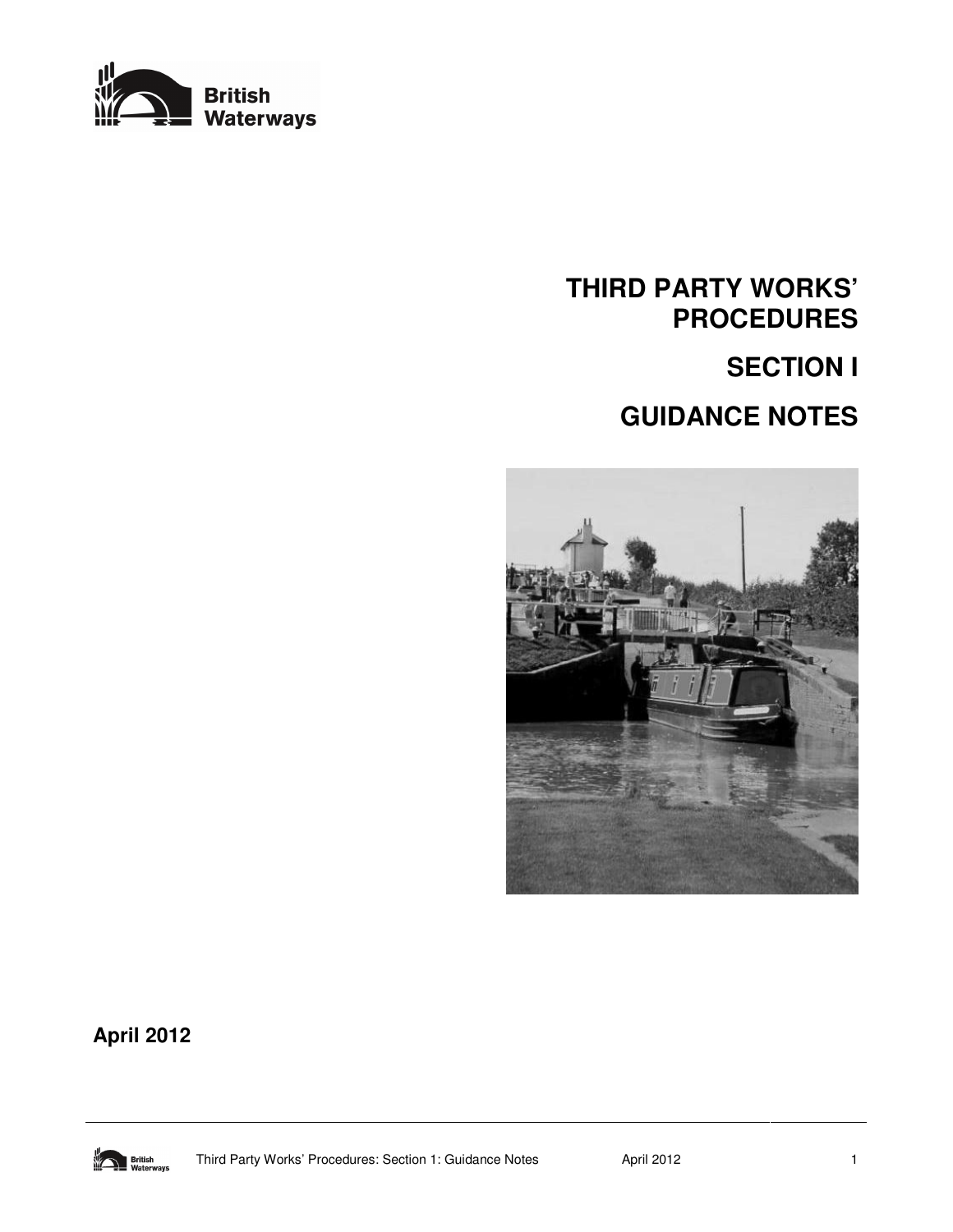

### **CONTENTS**

| 1            | <b>FOREWORD</b>                                  | 3       |
|--------------|--------------------------------------------------|---------|
| $\mathbf{2}$ | THIRD PARTY WORKS PROCESS AT A GLANCE            | 5       |
| 3            | <b>CONTROL OF THE PROGRESSION OF THE PROJECT</b> | 6       |
| 4            | THE ENVIRONMENTAL AND TECHNICAL REVIEW           | 7       |
| 5            | <b>PARTY WALL ROUTE</b>                          | 12      |
| 6            | UTILITIES, WORKS AND PERMANENT OVERSAIL LICENCES | 13      |
| 7            | <b>FEES</b>                                      | 18      |
| 8            | THIRD PARTY WORKS: FLOW OF MONIES                | $22 \,$ |
| 9            | <b>PUBLIC NOTIFICATIONS</b>                      | 24      |

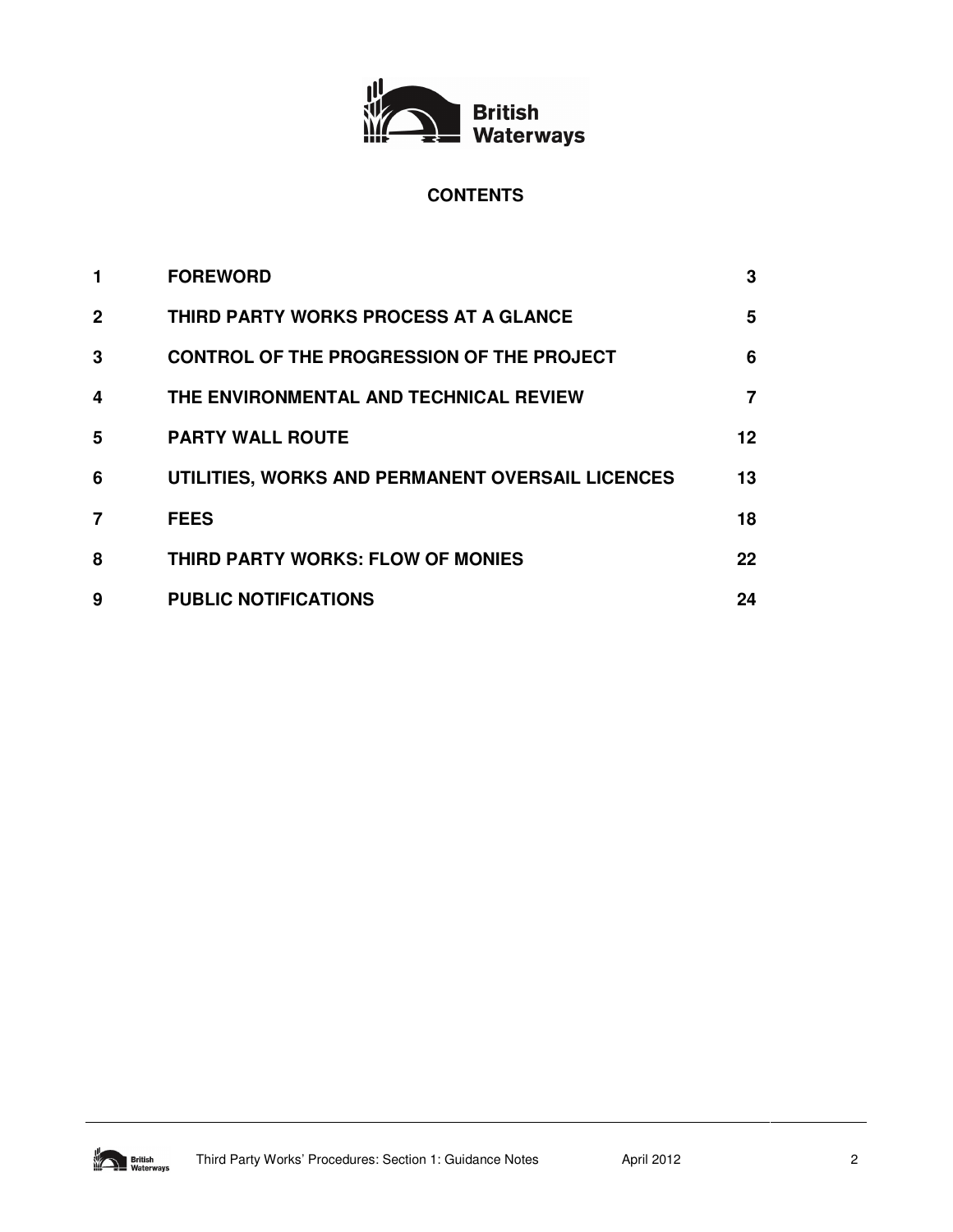# **1 FOREWORD**

- **1.1** These guidance notes are aimed at the Promoter, and the Promoter's Representatives, to provide an overview of the actions required by the Promoter when intending to undertake works that …
	- 'affect' British Waterways
	- require access to British Waterways' property
	- require access across British Waterways' property
	- oversail the property of British Waterways
- **1.2** All works that 'affect' British Waterways are notifiable. These works can be of any description and are not limited to construction works. Works undertaken on neighbouring property and located away from the waterway may still cause an effect on the waterway. The process detailed below equally applies to such works.
- **1.3** Approval to gain access to or across British Waterways' property, to undertake the works, is gained on completion of a two stage process.
	- Environmental and Technical Review
	- Property use and commercial agreement

The first stage is the Environmental and Technical Review of the proposed works. The Promoter informs British Waterways of the proposed scheme and declares the impact of the proposed works. The notification is accompanied by the necessary documents and descriptions of the methods of working to mitigate risk based on an assessment of site-specific hazard to health and safety. The Works Engineer undertakes the review of the proposed methods of working. On successful completion of the review an agreement on the methods of working has been reached.

The second stage sets out the property use - and commercial agreement between British Waterways and the Promoter in the form of a Works Licence issued by the Utilities Surveyor and Estates Surveyor. The agreement on the methods of working and all other undertakings are appended to the Works Licence.

- **1.4** Linked to the two stage process are two sets of fees.
	- Fees for time dedicated to the project
	- Fees for Works Licences/Commercial Agreements

For the first stage process the fees are for time dedicated by the Works Engineer and consultants employed by the Works Engineer to the project. The second stage process fees are the Utilities Surveyor's or Estates Surveyor's administration fee and the Works Licence fee. The works can only commence when a Works Licence and all other agreements and leases have been agreed and the Licence fees paid in full.

**1.5** The works are classified as either 'Third Party Permitted Works' under an existing agreement with British Waterways or 'Agreed Third Party Works'. The *Environmental and Technical Review* is conducted to ensure that the proposed works are undertaken in terms of the requirements of the British Waterways Third Party Works Procedures: Section 2 of the Code of Practice, the requirements of utilities companies, local councils and other affected parties; in accordance with applicable design codes and codes of construction practice and the like; and in agreement with the British Waterways Safety Policy and its commitment to achieving a very high level of excellence in Health and Safety Management.

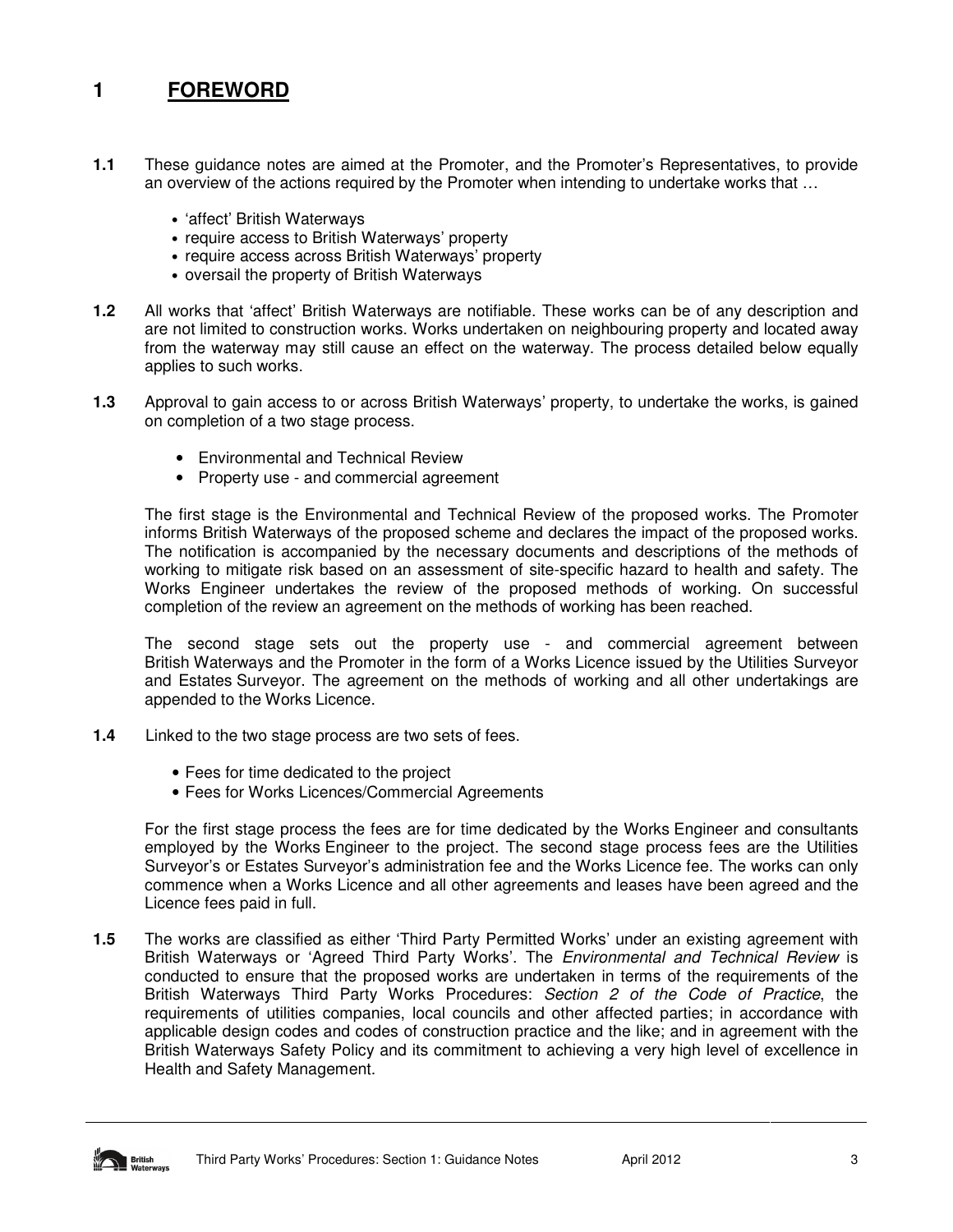- **1.6** The purpose of this document is to provide upfront, the information that is commonly requested by the Promoter or the Promoter's Representative on first approaching British Waterways when planning works. The first approach is typically made …
	- during the pre-planning consultation and having gained planning permission as required
	- in the bidding stage for property development work of property adjacent to the British Waterways' property to solicit general information
	- having established a construction project when it is required to use the British Waterways' property as an 'extension of a work site' or gain access to the worksite across British Waterways' property and
	- when the nature of the works affect British Waterways and notification of the neighbouring property owner is a legal requirement (Party Wall etc. Act 1996).
- **1.7** The 'extension of a work site' is to be understood as all works that are undertaken beyond the confines and limits of the site. The site is commonly thought of as an area of property on which construction work is undertaken; but here the definition includes all area on which, under which or against which, works can be undertaken. The limit of the site, as a property area, is the common property boundary to British Waterways. The limits of the site, as an accessible area, are the outer limit thereof such as the outer limits of a bridge. The extension of the work site may be on ground level (on the towpath and on the canal), or at a higher level oversailing the waterway.

#### **Extension of a worksite on ground level on the towpath and on the canal**

- Scaffolding and all elevated working areas on the towpath and extending over the canal
- Mobile plant such as lifts (cherry picker) on the towpath
- Placing a construction site hoarding beyond the common property boundary
- Standing on the towpath to work on a third party boundary structure to install security features, remove graffiti, repaint, repair
- Standing on the towpath to demolish or erect a fence or wall
- Tree works, vegetation clearance
- Boat and barge salvage
- Works to canal offside walls undertaken from the canal
- Using a pontoon as an extension of the worksite
- Dredging
- Coffer dams and their derivatives
- Occupying property for storage, establishing a site compound

#### **Extension of a worksite oversailing the waterway (towpath and canal)**

- Scaffolding around rail, road, pedestrian, utilities bridges and all utilities attached to a structure spanning the canal
- Maintenance works at height to a building facing waterway
- Works to canal offside walls undertaken from neighbouring property but oversailing the canal
- Tree works
- Crane oversail

#### **Inspections of third party structures (non-British Waterways owned)**

- Trial pit excavations in the towpath
- Condition inspections of structures from the water and towpath
- CCTV surveys of culverts, pipes, and the like
- Dive surveys and inspections of the canal wall or other structure

#### **Works affecting British Waterways**

- All excavations that may produce an effect on the waterway
- Generating noise, dust and debris, including liquids, that may be imparted to the waterway
- Water abstraction and discharge
- Installing surface water discharges, outfalls ,abstractions and offtakes to the canal
- Construction of new private moorings
- Installing new utilities in the towpath, crossing under and over the canal
- Installing new bridges
- Modifications to existing steps for cycle ramps/troughs
- Towpath upgrade and all related installations including signage and for access

**All other works not undertaken on behalf of – and not paid for by British Waterways**

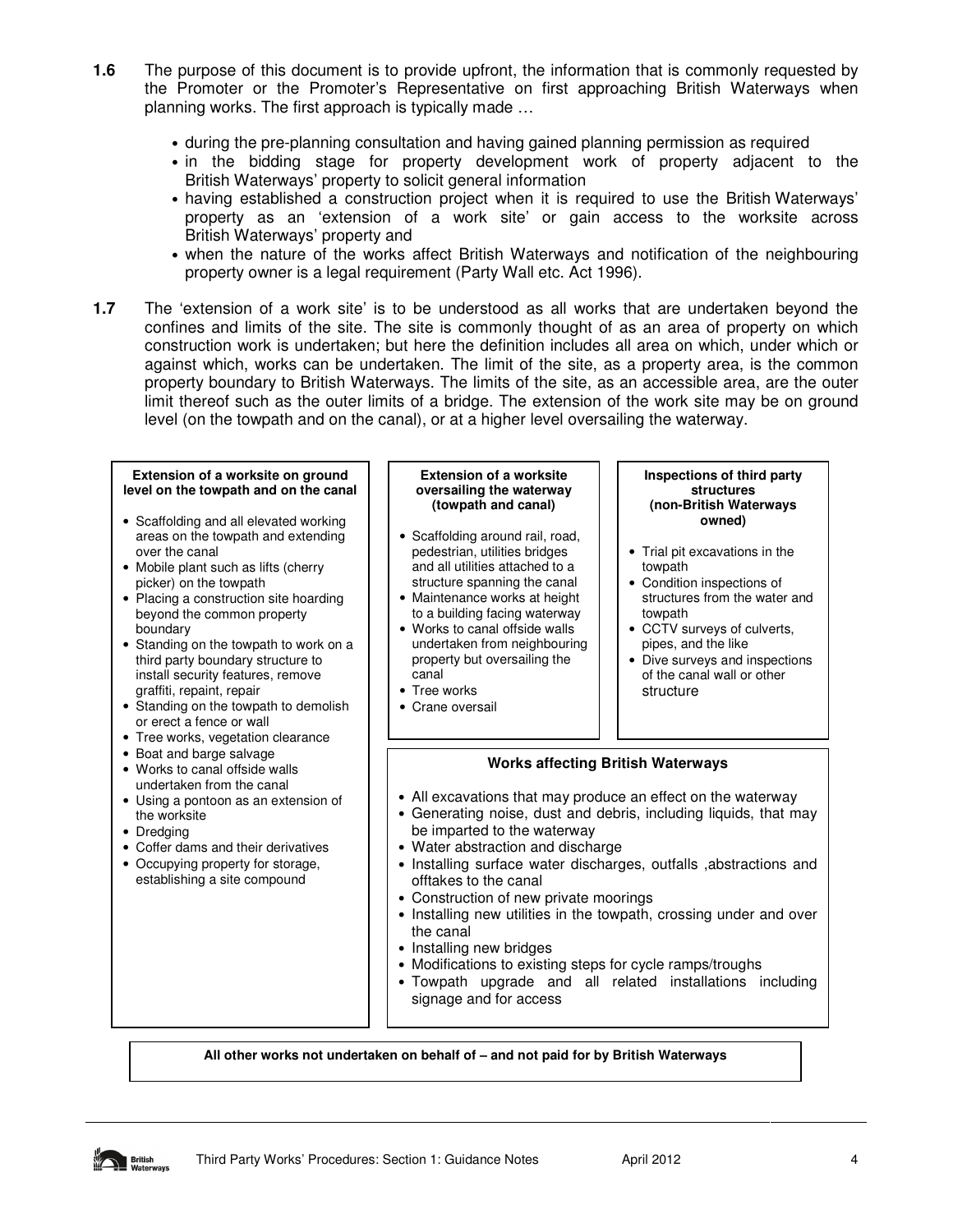# **2 THIRD PARTY WORKS PROCESS AT A GLANCE**



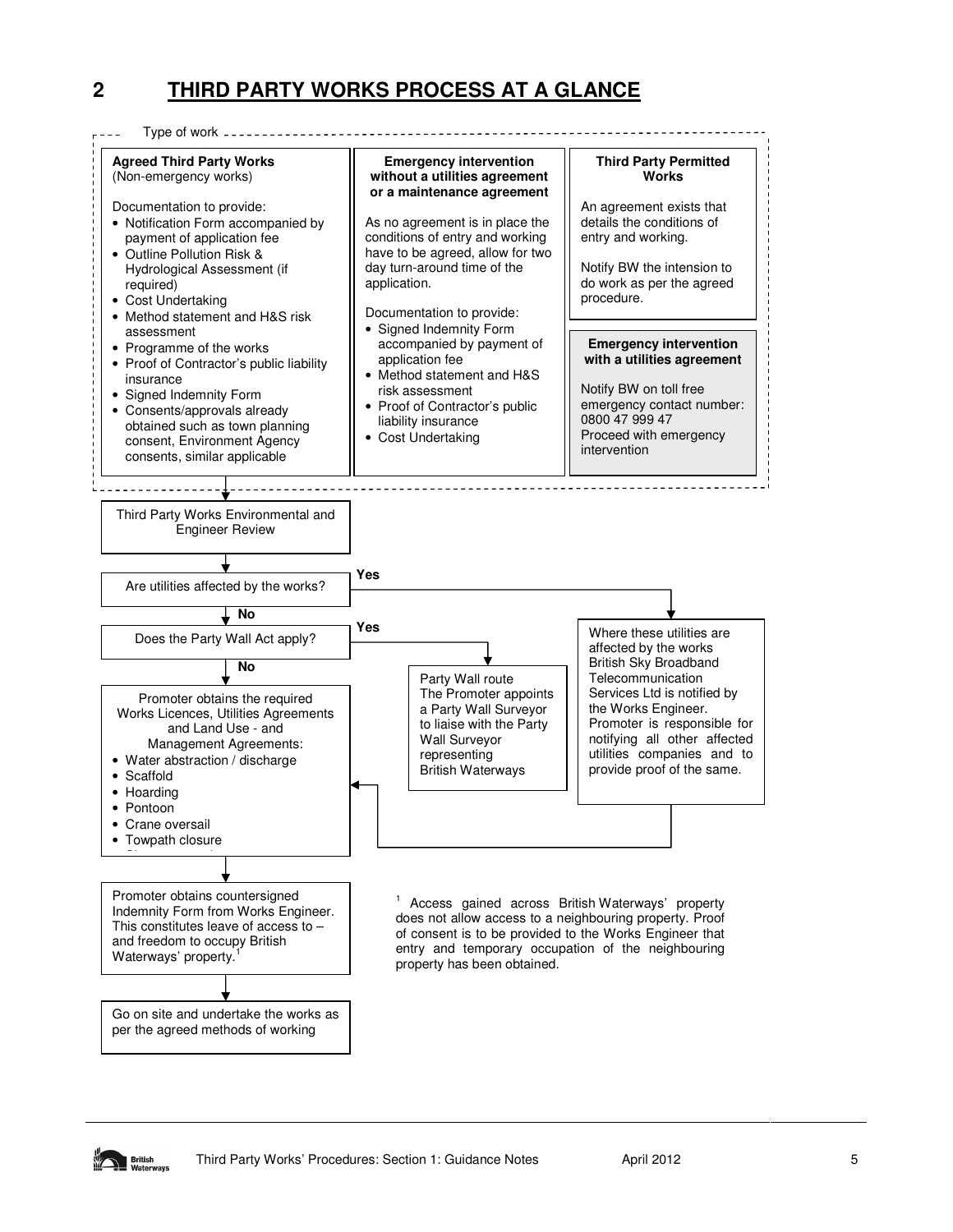### **3 CONTROL OF THE PROGRESSION OF THE PROJECT**

- **3.1** The Works Engineer will process applications expediently, will attend to correspondence on a first-come first-serve basis and normally respond in two to three working days depending on current workload.
- **3.2** The Promoter, or the Promoter's Representative, determines the speed of progression of the project. The time taken to see the project through the Review depends on the whether the required forms, documents and insurance have been supplied along with payment of the application fee and provision cost undertaking. The Works Engineer seeks to agree on the methods of working. Availability and completeness of information, descriptions of methods of working that consider all effects of the works on the waterway and a due response to correspondence ensure a swift progression of the project. Document submission should be made in good time ahead of own programme deadlines.
- **3.3** The Promoter and the Promoter's Representative(s) must allow sufficient time in the project programme for the Technical and Environmental Review to take place. It is not appropriate to disqualify the Review by notifying the Works Engineer of the works and then proceed to carry out the work to meet self imposed deadlines. Only on completion of the Review can works affecting the waterway be undertaken.
- **3.4** A single point of contact (the contact person) should be established by the Promoter. The Works Engineer cannot be held responsible for any lack of communication amongst the Promoter's agents nor the confusion that can sometimes ensue when several lines of communication exist.
- **3.5** It is strongly recommended that method statements and supporting documentation be read by all the Promoters' representatives, be these the project manager, the site manager, the accounts manager, the quantity surveyor, the contractor, the CDM coordinator, the H&S officer, and all others required before submission to the Works Engineer. Accurate, concise and complete method statements addressing the requirements of the Section 2 Code of Practice and full document submission make for efficient working and consequently less of the Works Engineer's time is required to be dedicated to the review process.

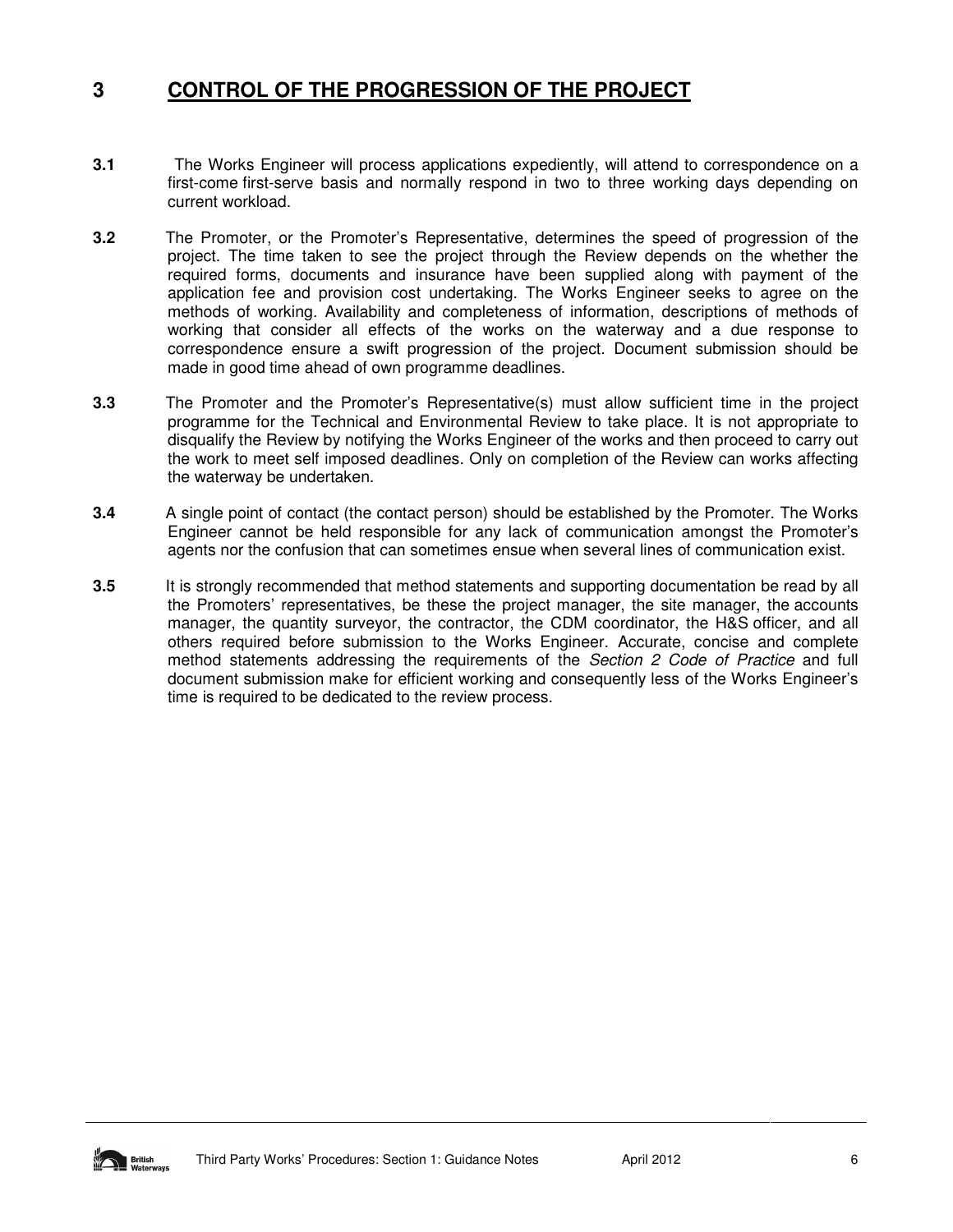# **4 THE ENVIRONMENTAL AND TECHNICAL REVIEW**

#### **4.1 First actions by the promoter or the promoter's representative**

- 4.1.1 On having familiarised oneself with the requirements set out in this document and on reading the Section 2: Code of Practice and Section 3: Design Guidance a formal application is required to be lodged with British Waterways. The Notification Form made of two parts, the 'Information Sheet' and the 'Initial assessment of effect of the works on the waterway', as contained in Section 4: Documents, is furnished accompanied by payment of the Application Fee and a Cost Undertaking as contained in Section 4: Documents. Depending on the nature of the proposed works it may necessary to provide the 'Outline Pollution Risk & Hydrological Assessment' as well.
- 4.1.2 The completed forms can be addressed to the Works Engineer, with contact details as given in Section 4: Documents. Payment can be made by cheque made payable to "British Waterways".
- 4.1.3 As a guideline, notification of the proposed works should be made three months in advance of commencement of the works. Where public access and passage is affected no works can commence within two weeks of display of the public notice.
- 4.1.4 As BW is subject to the Freedom of Information Act 2000 and the Environmental Information Regulations 2004, we must provide any information requested of us that we hold, unless one of the exemptions applies. This includes information regarding proposed works provided to us by promoters. There may be some information (such as names and addresses of individuals) that will be automatically exempt and which we will not disclose. There may be other reasons, such as confidentiality or commercial sensitivity, why a promoter may not wish for BW to disclose this information to the public. Whilst we may still have to disclose this information under the Act or the Regulations, we will take your reasons into account in assessing our duties to disclose or withhold the requested information. For this reason we have include a box for the promoter to tick to express a preference that information regarding their proposed works is not disclosed to the public. If you select "yes", we will not disclose any information in response to a request for information without consulting you further.

#### **4.2 Initial action by the Works Engineer**

4.2.1 On receipt of the completed Notification Form, payment of the application fee and Cost Undertaking along with supporting documents, the Works Engineer will undertake initial project administrative functions; provide an invoice in receipt of payment and other functions as required as well as attend to the initial correspondence. The Works Engineer undertakes a preliminary appraisal as part of the Environmental and Technical Review and the Outline Pollution Risk Assessment, where this applies, to assess the impact of the works on the waterway.

#### **4.3 Next actions by the Promoter and/or the Promoter's Representative**

- 4.3.1 To provide a statement on the proposed methods of working accompanied by the health & safety (H&S) risk assessment for all hazards that the works present to the waterway and that working in the waterway environment presents to the construction.
- 4.3.2 Provide the Method Statement, H&S Risk Assessment and supporting documentation such as COSHH assessment (where required), drawings, plans, maps and the like, description/plan of the proposed diversion route for towpath users (where applicable), and other documents required in support of the application. The consents/approvals already obtained such as town planning consent (reference number only), Environment Agency consents and proof of notification of affected utilities companies and similar applicable should be provided.

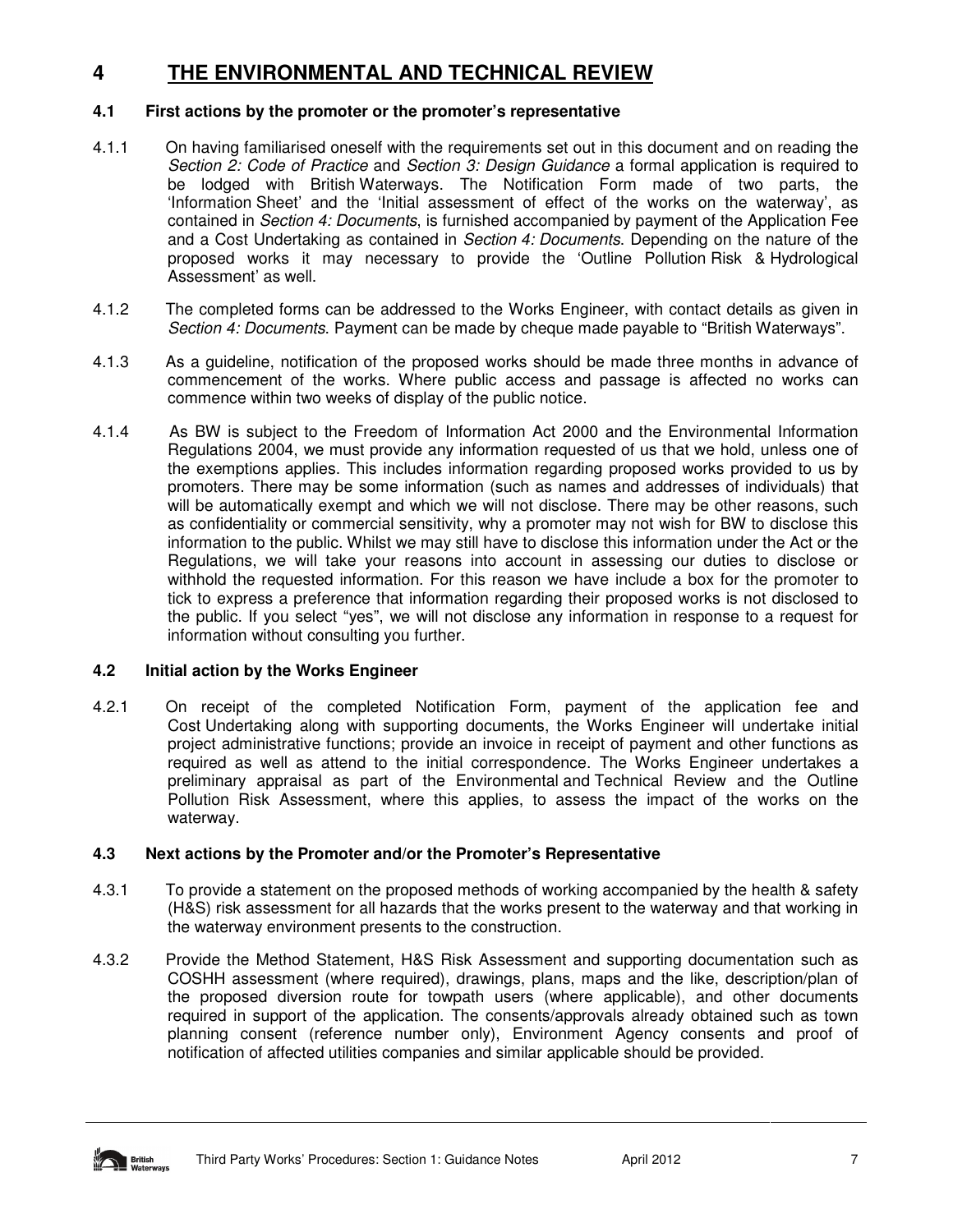4.3.3 If any of these documents are available at the time of notification of British Waterways of the proposed works then these documents should be provided at the onset.

#### **4.4 Subsequent actions by the Works Engineer**

- 4.4.1 The Works Engineer undertakes the Environmental and Technical Review in conjunction with the relevant technical team, comments on the proposal, the proposed methods of working, and the next actions required of the Promoter are provided. In collaboration with the Estates Surveyor the Works Licence is drawn up. Where appropriate the Commercial/Estates/ Utilities Team will be informed by the Works Engineer of the completion of the Review and will proceed to negotiate with the Promoter and issue the required licences. As required, and where applicable, the appropriate Utilities Agreements are set in place by the Utilities Surveyor.
- 4.4.2 The negotiation of a Works Licence and Utilities Agreement is between the Promoter, or the Promoter's Representative, and the Estates Surveyor and Utilities Surveyor respectively.

Where fibre optic cables are located in the towpath British Sky Broadband Telecommunication Services Ltd is notified by the Works Engineer.

#### **4.5 Subsequent actions by the Promoter and/or the Promoter's Representative**

- 4.5.1 The method statement and accompanying documents are updated, taking into account the Works Engineer's comments, resubmitting the final method statement and the additional information as requested provided.
- 4.5.2 To provide the balance of the required documentation, being:
	- Programme of the works
	- Proof of Contractor's public liability insurance
	- Signed Indemnity Form (signed by the Promoter or if signed by the Promoter's Representative to be accompanied by a statement of delegation of responsibilities.

#### **4.6 Final actions by the Works Engineer**

- 4.6.1 On successful completion of the Engineering and Environmental Review by agreeing on the method of working, the Works Engineer shall return the countersigned Indemnity Form and issue final notification to British Sky Broadband Telecommunication Services Ltd, if applicable.
- 4.6.2 The Agreement will be added to the Works Licence that is now being prepared by the Utilities Surveyor / Estates Surveyor.

#### **4.7 General composition of the method statement**

- Scope of the works
- Addressing the specific requirements of Section 2: Code of Practice and Section 3: Desian Guidance
- Location plan featuring the national grid reference and a north arrow
- Dimensioned general arrangement plan indicating the extent of the works with position relative to the canal structure and property boundary<sup>1</sup>.
- Indicate the point of access to the towpath, the route taken to move to the site (personnel and vehicles)
- Where applicable dimensioned profiles and cross sections
- Towpath diversion route plan<sup>2</sup> and description as text
- Utilities layout plan<sup>3</sup>



 $\overline{a}$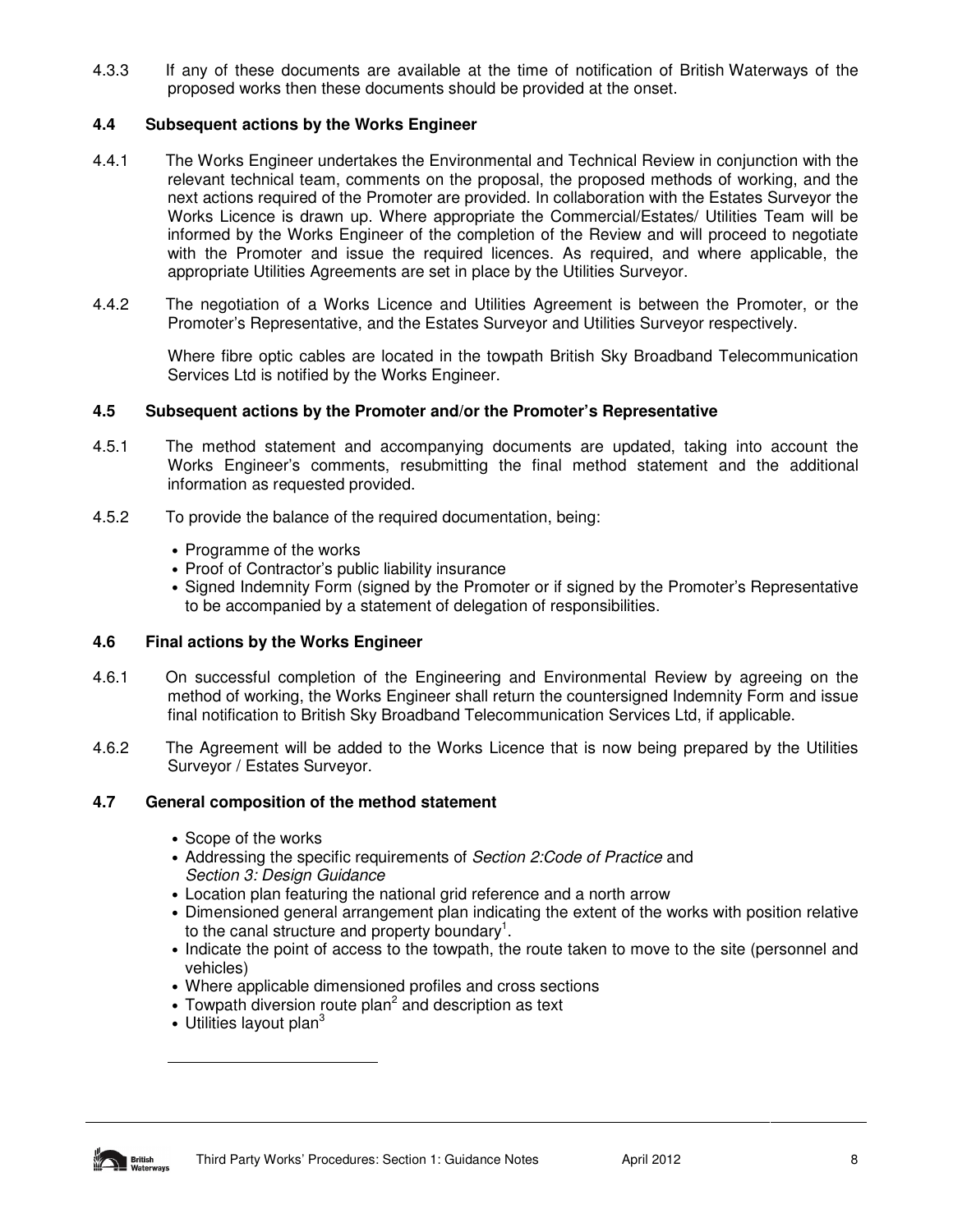The Works Engineer shall: 1

- on request, supply cadastral (ordnance survey) information of the location of the British Waterways property boundary and structures
- 2 on request, supply layout plans of location of nearest points of access
- 3 confirm whether a fibre optic cable is laid within the towpath or other waterway structures.

#### **4.8 Approval to gain access vs. Works Licence to occupy property**

4.8.1 Receipt of the countersigned Indemnity Form constitutes approval to gain access to or across British Waterways' property to undertake the works according to the agreed methods of working. Although leave may have been obtained it is a requirement that all Works Licences and Commercial Agreements, where these apply, be in place before the works can begin.

The Environmental and Technical Review is the process of reaching an agreement on the methods of working and obtaining approval to gain access to or across British Waterways' property. Licensing is the process of permitting the works on British Waterways' property.

- 4.8.2 A copy of the Indemnity Form must be maintained on site. A British Waterways representative may require proof of authorisation of the works. If the valid Indemnity Form cannot be produced on demand the works will be stopped (by any means available including an injunction) and all that relating to the works is required to be removed, or may be removed by British Waterways and all costs recovered from the Promoter.
- 4.8.3 A British Waterways representative may without notice present themselves at the works and should be granted access to inspect the works.
- 4.8.4 All permitted suspensions of public access to, passage along the towpath, Stoppages and restrictions are advertised on the British Waterways website.

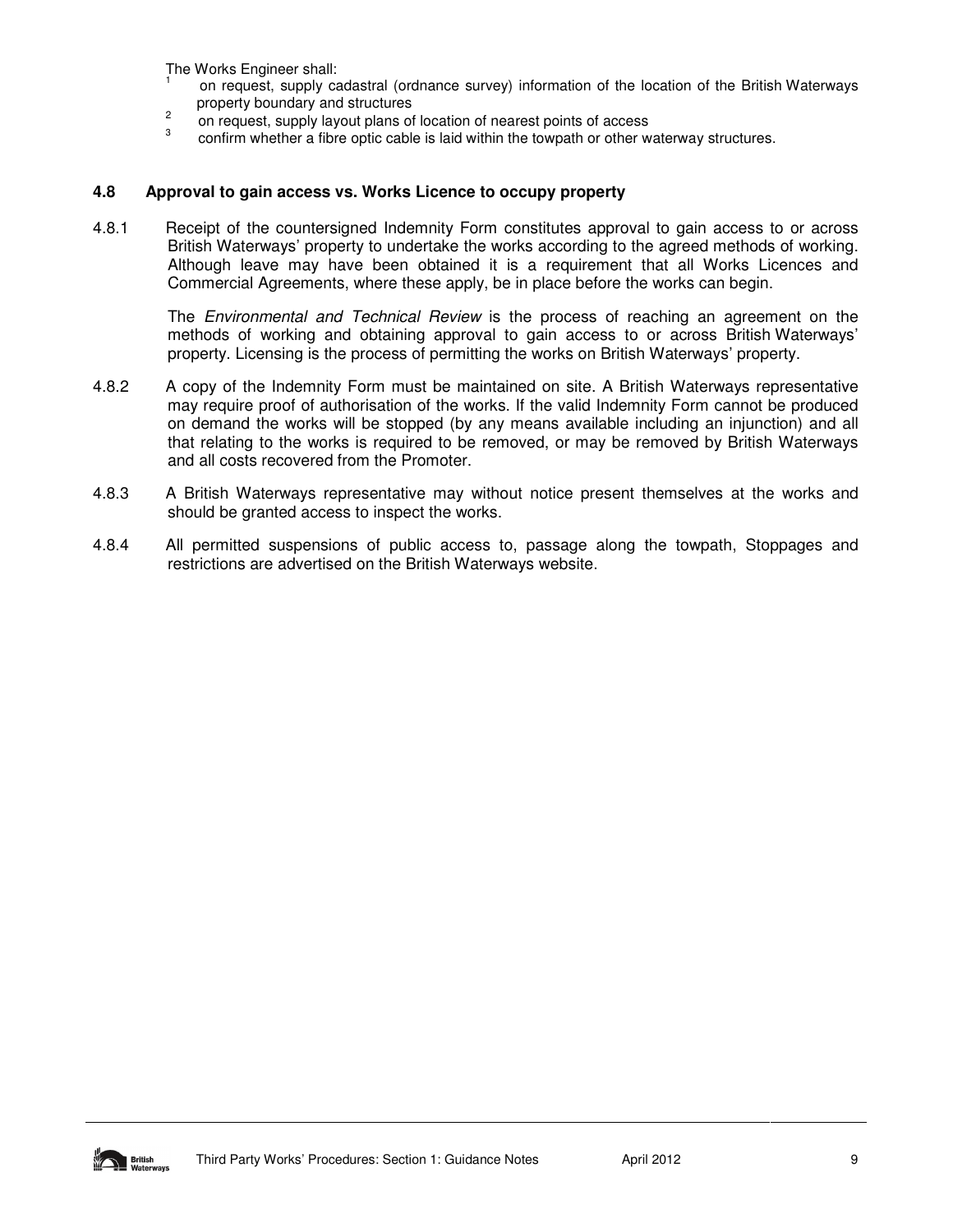

#### **Summary of the process to be completed before commencement of works**

#### **4.9 Contacting interested and involved parties**

Within the fabric of the all the waterways numerous services made up of pipes and cables are installed in, or over, or along it. Great care must be taken to identify and locate these services before any work is undertaken. A thorough search of all relevant statutory undertakers' and service providers' records must be undertaken by the Promoter.

A full physical services survey of the proposed working area must also be undertaken prior to works commencing.

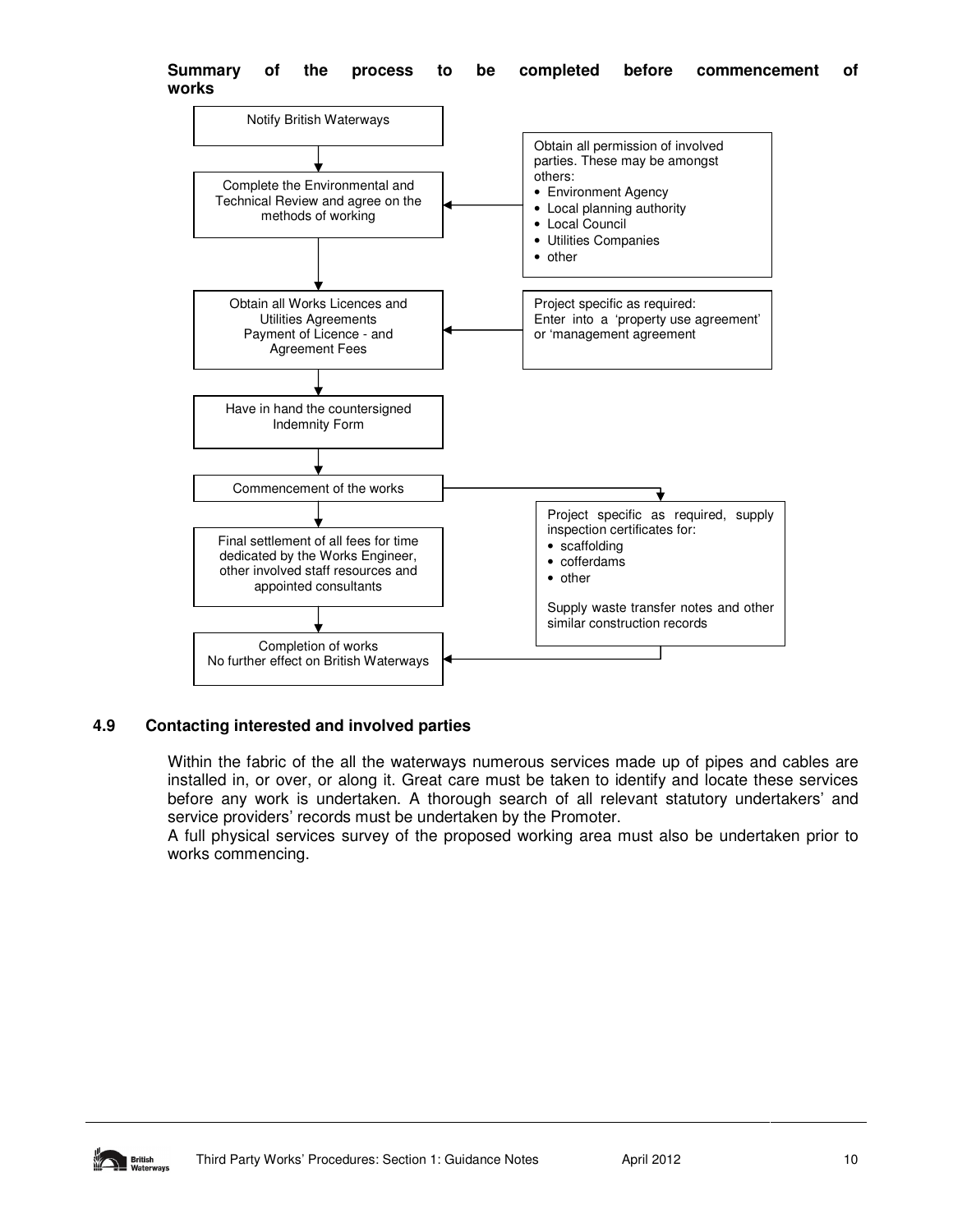#### 4.9.1 British Sky Broadcasting Telecommunication Services Ltd.

British Sky Broadcasting Telecommunication Services Ltd has an extensive network of fibre optic cables and other apparatus on British Waterway's Land. British Waterways will on behalf of the Promoter approach BSB Telecommunication Services Ltd. and issue a notification of the planned works by completing the form in Section 4: Documents: Notification of Works in the vicinity of the British Sky Broadcasting Telecommunication Services Ltd Network. **The form must only be completed by British Waterways' staff.** 

#### 4.9.2 Utilities companies

The Promoter is responsible for informing all affected utilities companies of the proposed works and to obtain their express agreement.

#### 4.9.3 Highways Authorities

The Promoter is responsible for any necessary liaison with Highway Authorities in respect of footpath/bridleway closure or diversion.

#### 4.9.4 Environment Agency

The Environment Agency may be involved in development adjacent to or close to a waterway, in particular:-.

- 4.9.4.1 The Environment Agency is a statutory consultee under the 'Town and Country Planning Act' and local planning authorities must consult the Environment Agency on planning application proposals in certain circumstances. In some cases consultation will be on sites adjacent to or close to a waterway. Consultations of this nature are attended to by the 'Planning Liaison Team'.
- 4.9.4.2 In support of and in addition to planning consultations, the 'Development and Flood Risk Team' administer flood risk management regulation under the Water Resources Act 1991 works in, under or over a 'main river' and the proposed works require consent. In addition, regions of the Environment Agency have Byelaws. The most relevant byelaw is the need for consent to be gained for works within 16 m from the top of bank or foot of any tidal flood defence or 8 m measured from the top of bank or foot of any non tidal flood defence.
- 4.9.4.3 The need to obtain a specific consent relating to discharges, abstractions, impoundment and construction within or adjacent to a watercourse.

For further information please refer to the 'Living on the Edge' leaflet at the web address below: http://www.environment-agency.gov.uk/business/sectors/37095.aspx

There is no correlation between navigability and designation of a watercourse as a 'main river' or 'ordinary watercourse'.

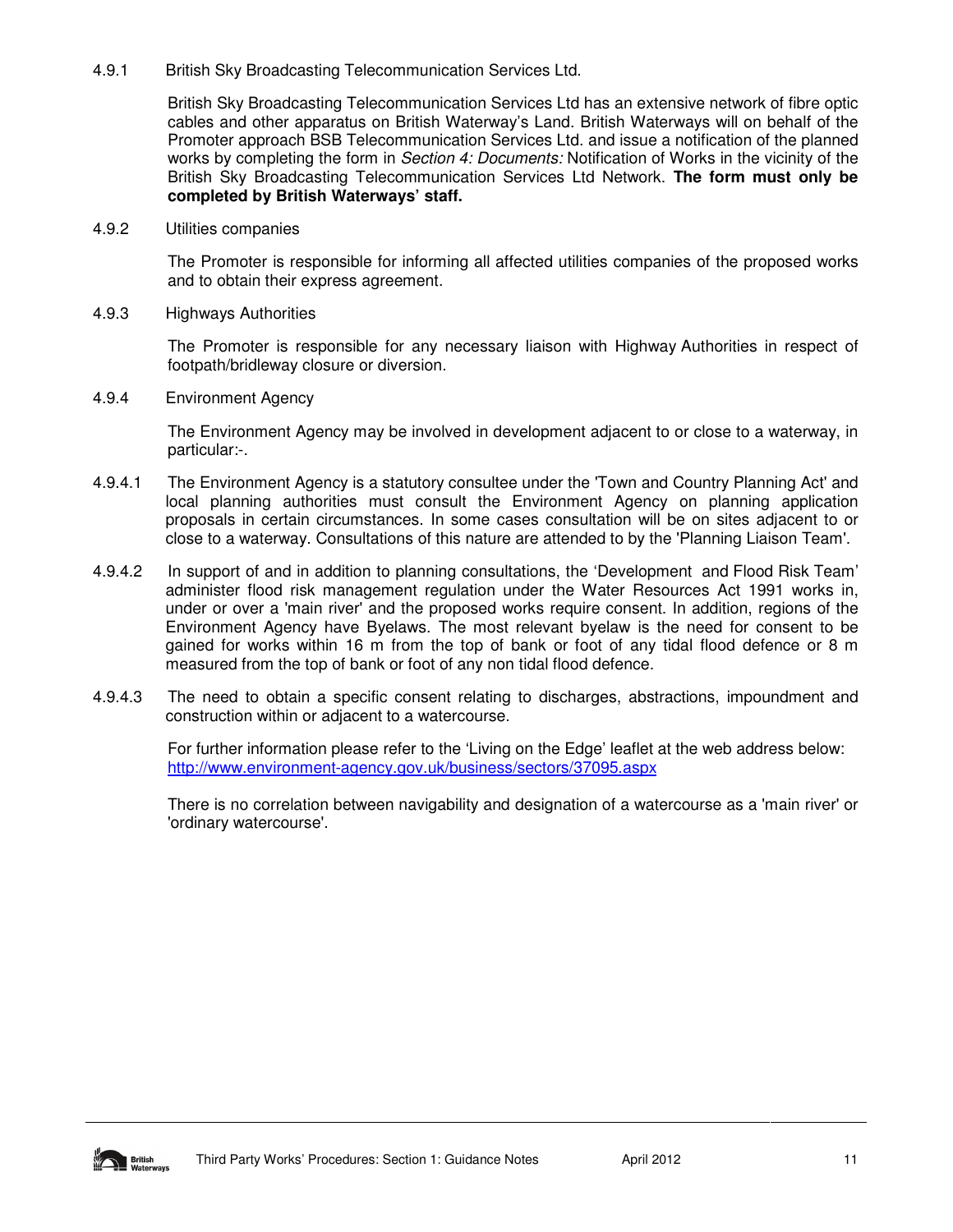### **5 PARTY WALL ROUTE**

Notice under the Party Wall etc. Act 1996 may be served on British Waterways addressed to the Works Engineer. For delivery addresses refer to Section 4: Documents, Appendix 3.

The Works Engineer will advise the Party Wall Surveyor representing British Waterways on the technical implications and requirements of the works in terms of the requirements of the Section 2: Code of Practice.

Engineering fees are recovered on agreement as either part of the Party Wall Agreement or invoiced separately.

#### **5.1 Guidance notes**

For further details please refer the Department of Communities and Local Government website for a copy of The Party Wall etc. Act 1996 explanatory booklet. www.communities.gov.uk/publications/planningandbuilding/partywall

#### **5.2 Contacting a Party Wall Surveyor**

To obtain assistance in appointing a party wall surveyor the following organisations may be approached as a first call:

Royal Institution of Chartered Surveyors T: 0870 333 1600 W: www.rics.org

Pyramus & Thisbe T: 028 4063 2082 W: www.partywalls.org.uk

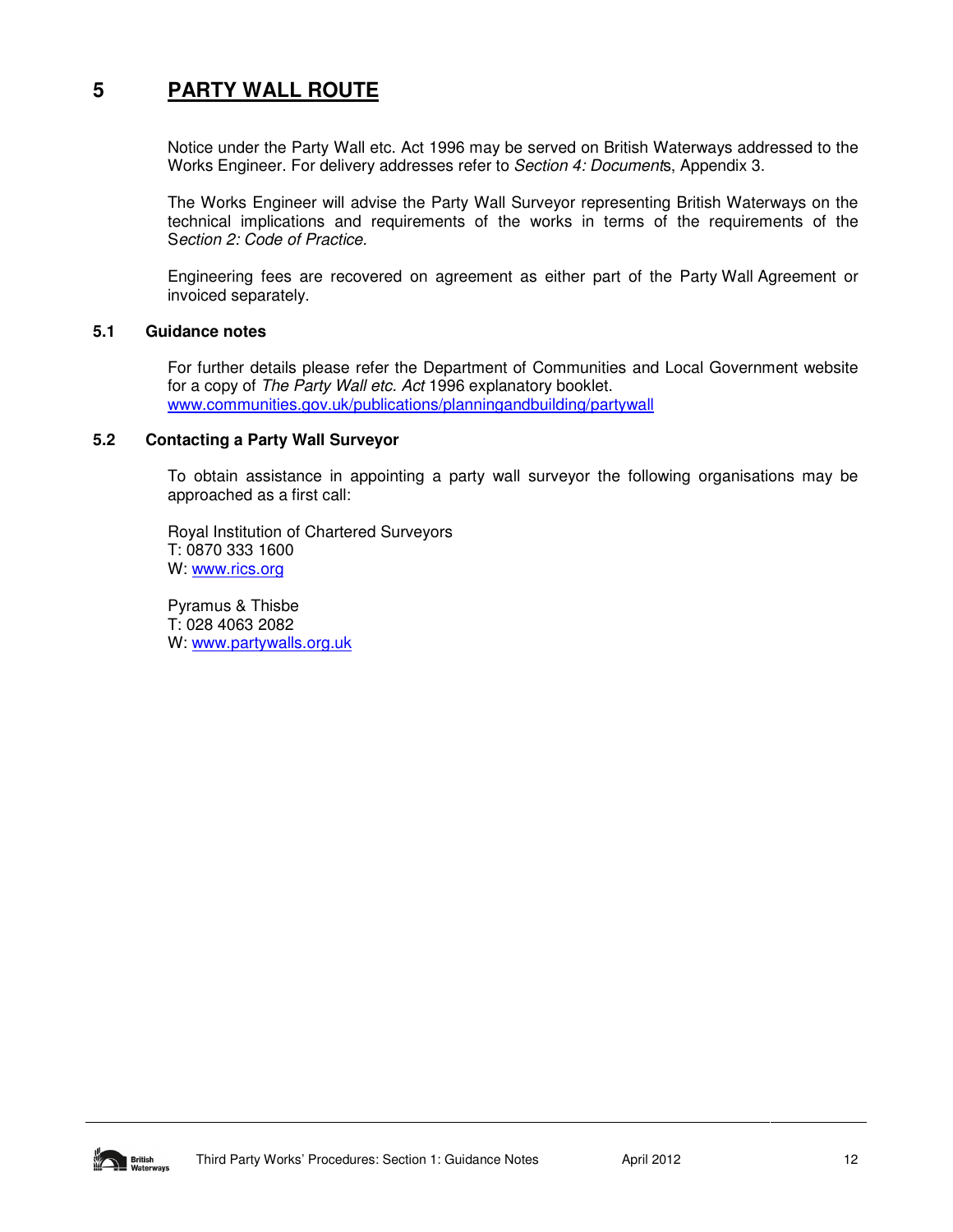### **6 UTILITIES, WORKS AND PERMANENT OVERSAIL LICENCES**

#### **6.1 Licence Agreements**

A licence or agreement is entered into between British Waterways and the Promoter of the works. It sets out the association between the two parties, the conditions under which the works are undertaking and, in the applicable case, maintained and managed. It details the conditions of accessing the property of British Waterways. The licence is also a commercial arrangement.

#### **6.2 Water abstraction licences**.

All licences dealt with by Lesley Inwards:

Key Accounts Manager Utilities Team, Watford, 64 Clarendon Road, Watford, Hertfordshire, WD17 1DA T: 01923 201 364 F: 01923 201 235 M: 07801 049 844 E: Lesley.Inwards@britishwaterways.co.uk

- 6.2.1.1 Utilities licences dealt with by the Utilities Team
	- Abstraction of canal water for cooling, other uses such as testing pipelines, dust suppression, use in construction
	- Discharge of abstracted canal water for cooling, surface water
	- Discharge of surface runoff, and treated effluent to the canal
	- Installing utilities parallel to and crossing the waterway

Property Use Agreement - dealt with by the Estates Surveyor Permanent oversail of balconies, walkways, open windows and the like,

Management Agreements

- The installing, maintaining and removing of third party structures on British Waterways' property
- Undertaking regular works on British Waterways' property for maintenance, vegetation clearance, cleaning and other similar
- Temporary property use: scaffolding, hoarding, towpath closure, crane oversail, pontoon Licence, storage area and site compounds, and other.

Short term property use is for inspections and other similar and enabling works such as temporary towpath closure to erect a scaffold and other similar.

The distinction between a 'short term' and a 'temporary' is whether the works on British Waterways' property are an extension of the construction site. If so, then the nature of the work is temporary and may be for anything up to two years. 'Short term' is generally any length of time up to two consecutive days or a Friday and then the following Monday. Works of short term duration are not licensed.

Utilities companies with which British Waterways has entered into omnibus, or similar, agreements are not subject to licence fees.

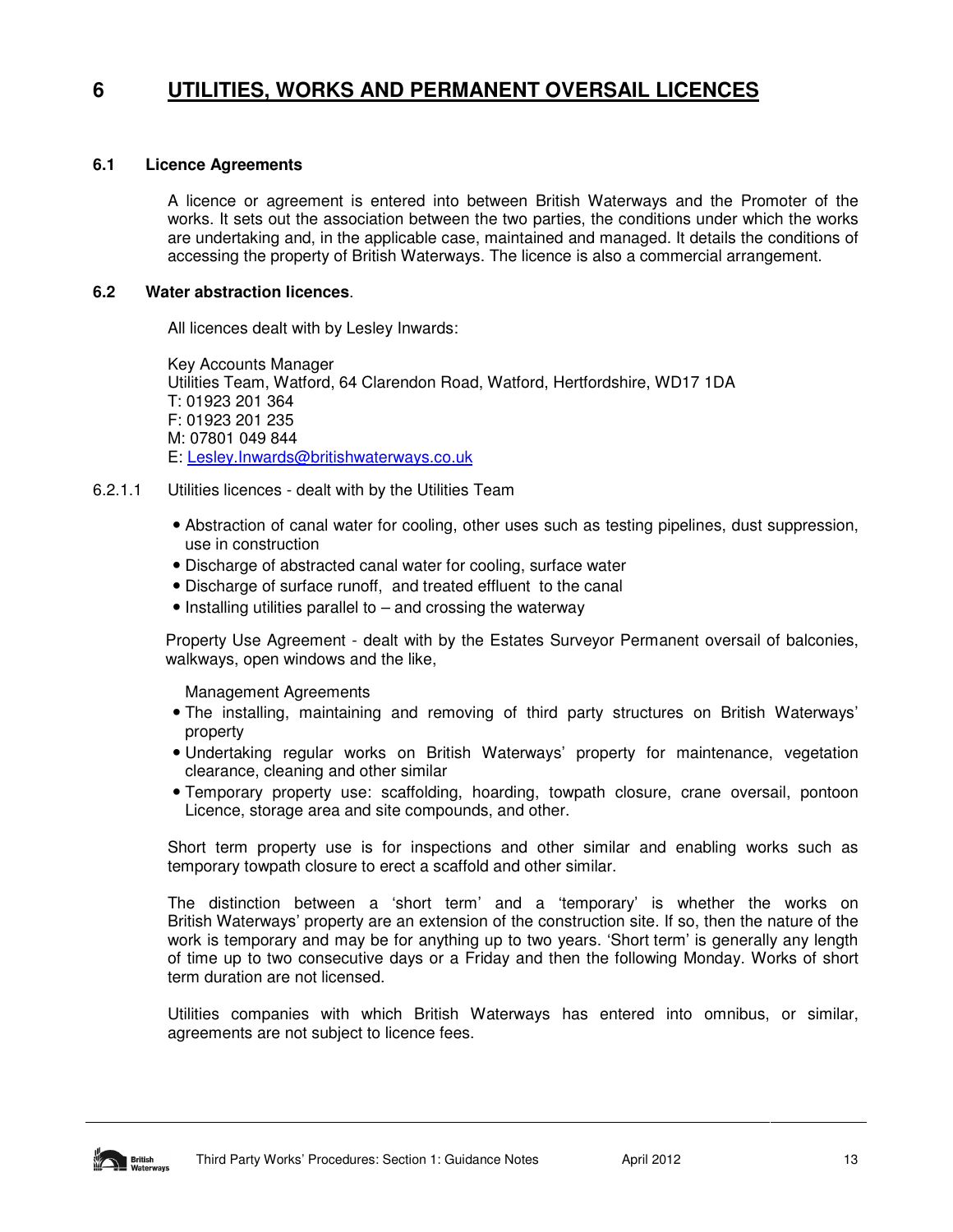British Waterways will normally recover all reasonable engineering time associated with the works. If the neighbouring property owner, utility company, local council and other bodies of state do not have a standing agreement, be this a Land Use Agreement, Utilities Licence or Management Agreement with British Waterways then the standard licence fees apply.

#### **6.3 Storm water / surface water and all other discharges licence**

- 6.3.1 Where a new (or modified) discharge is proposed, it will be reviewed to determine if the benefits to British Waterways outweigh the risks of acceptance. The Promoter provides initial information using the Notification Form (Section 4: Documents, Appendix 1) and the Outline Pollution Risk and Hydrological Assessment (Section 4: Documents, Appendix 4), assessing pre- and postdevelopment runoff volumes and other hydrological aspects, pollution hazards, management controls and pollution risks. The proposal will then either be deemed unacceptable and rejected, or passed for a more in depth investigation at the Promoters expense.
- 6.3.2 If the proposal is rejected a final invoice will be submitted to the Promoter at this stage.
- 6.3.3 If passed for more investigation, British Waterways and the Promoter discuss commercial and contractual matters, and agree details of investigation required by the Promoter. The promoter decides whether or not to continue into the Detailed Impact Assessment stage at his or her own risk.
- 6.3.4 The Promoter carries out a Detailed Impact Assessment if Outline Impact Assessment defines the need (Section 4: Documents, Appendix 16 "Producing an Outline and Detailed Impact Assessment").
- 6.3.5 British Waterways review the Detailed Impact Assessment of the proposed discharge including any mitigation works.
- 6.3.6 British Waterways assesses if the benefits of accepting the discharge outweigh the risks.
- 6.3.7 British Waterways decides whether or not the proposal is to proceed further. This will be a three way decision with internal approval from the Waterway, the Utilities team, and the Water & Environment team all required to accept the proposal, and further discussion with the Promoter may be necessary.
- 6.3.8 The Promoter is informed that the proposal is either rejected, or advised he or she can continue with his applications to external bodies, and detailed designs.
- 6.3.9 A final invoice will be submitted if the application has been rejected, or an interim invoice if the Promoter is continuing with his or her proposal.
- 6.3.10 The Promoter provides evidence of application for an Environmental Permit from the Environment Agency or Scottish Environment Protection Agency.
- 6.3.11 British Waterways discusses with the Environment Agency or Scottish Environment Protection Agency the Environmental Permit conditions if consent is required.
- 6.3.12 The Promoter designs and submits his or her proposals for the temporary and permanent works required to install the discharge.

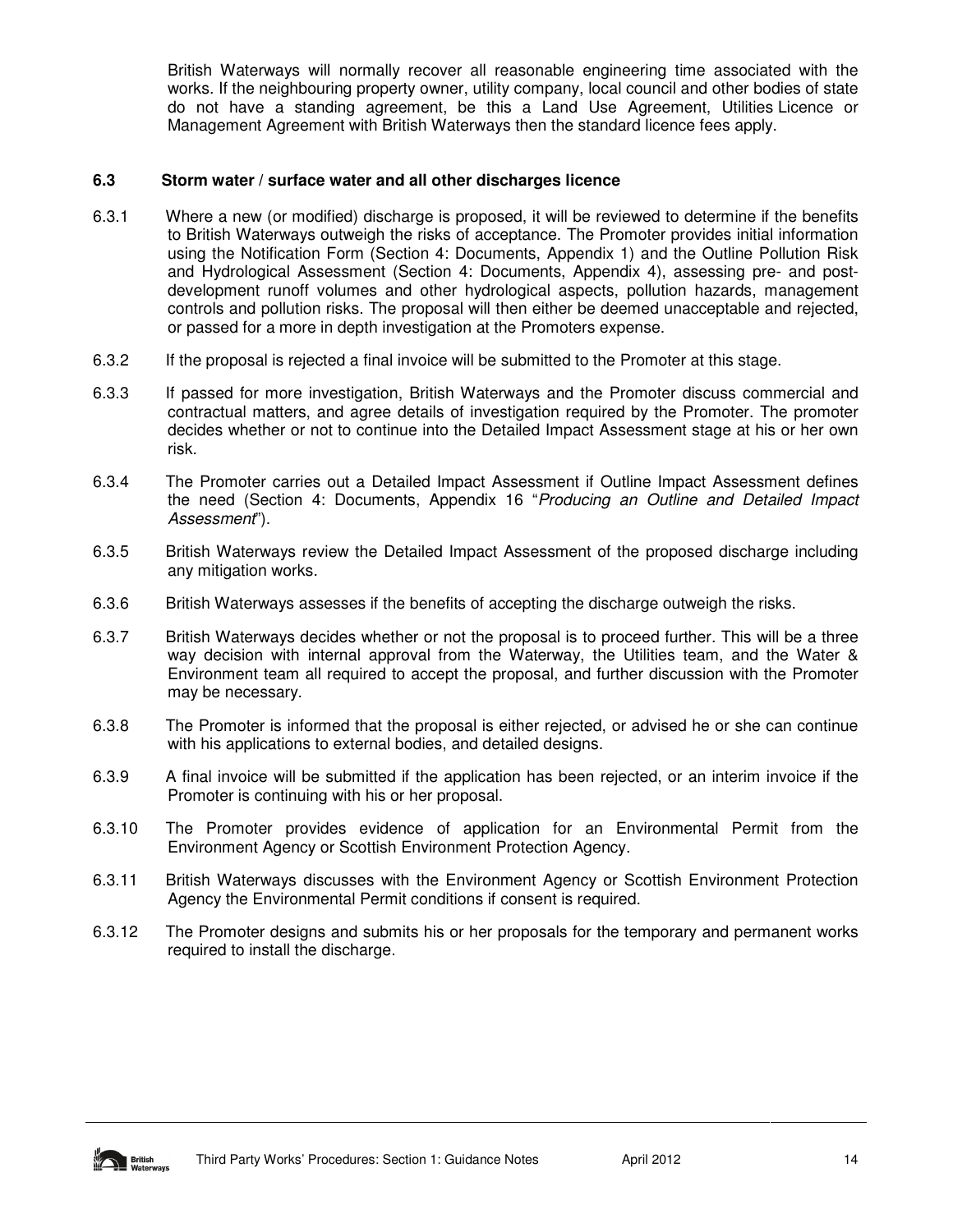- 6.3.13 British Waterways decides if any of the new or modified structures will be taken over by British Waterways or remain the property of the promoter. This will normally be restricted to only water control structures such as weirs and sluices, located on British Waterways owned property.
- 6.3.14 British Waterways assesses the commuted sums required to take over any new or modified structures once built, and what initial maintenance period should be set before transfer from the Promoter.
- 6.3.15 If everything is still in order and if the benefits of accepting the discharge still outweigh the impacts, proceed to Contract.
- 6.3.16 The Promoter accepts the Contract terms, pays any initial sums required, together with the commuted sums for future asset maintenance.
- 6.3.17 Promoter is given consent to access the site and construct the works. The works shall be constructed to the satisfaction of the Works Engineer.
- 6.3.18 On completion of the works, but subject to any defects liability period, British Waterways takes over the ownership and maintenance of any new and modified structures specified previously.

#### **6.4 Works Licences**

- 6.4.1 All licences are prepared and administered by the relevant Estates Surveyor.
- 6.4.2 All licence fees are payable ahead of receipt of the Licence (up front). The Licence fee comprises of two parts, the fee to raise the licence and the weekly maintenance fee. A further fee is levied for extending the licence and is payable in the soonest possible time following the date of expiry of the previous licence.
- 6.4.3 The towpath is closed to separate the towpath users (the public) from the construction activities. Although the area closed off is considered an extension of the construction site, the works requiring towpath closure are short term and necessary to effect the larger works and are termed 'enabling works' and not subject to Estates Licence fees. For towpath closure of a public right of way the local council may recover fees separately. The specific requirements should be obtained from the council's 'right of way officer'.
- 6.4.4 A temporary mooring, if used to move cargo, is not Licenced as the making of a mooring is in-line with the normal activities of the operator, Licenced to work on the waterways under a separate commercial agreement. However if the barge is used as an extension of the construction site the activity is to be Licenced as a pontoon licence. If a long term mooring is created for moving cargo a commercial mooring licence is required.
- 6.4.5 When is which licence required?

A single licence is required each of the following:

- towpath closure (when not enabling works)
- scaffolding on the towpath
- hoarding line
- crane oversail
- scaffold oversail
- use of a pontoon, barge or similar as an extension of the site
- making storage and site compound areas.

When several licences are be required at the same worksite these may be bundled into a single works licence.

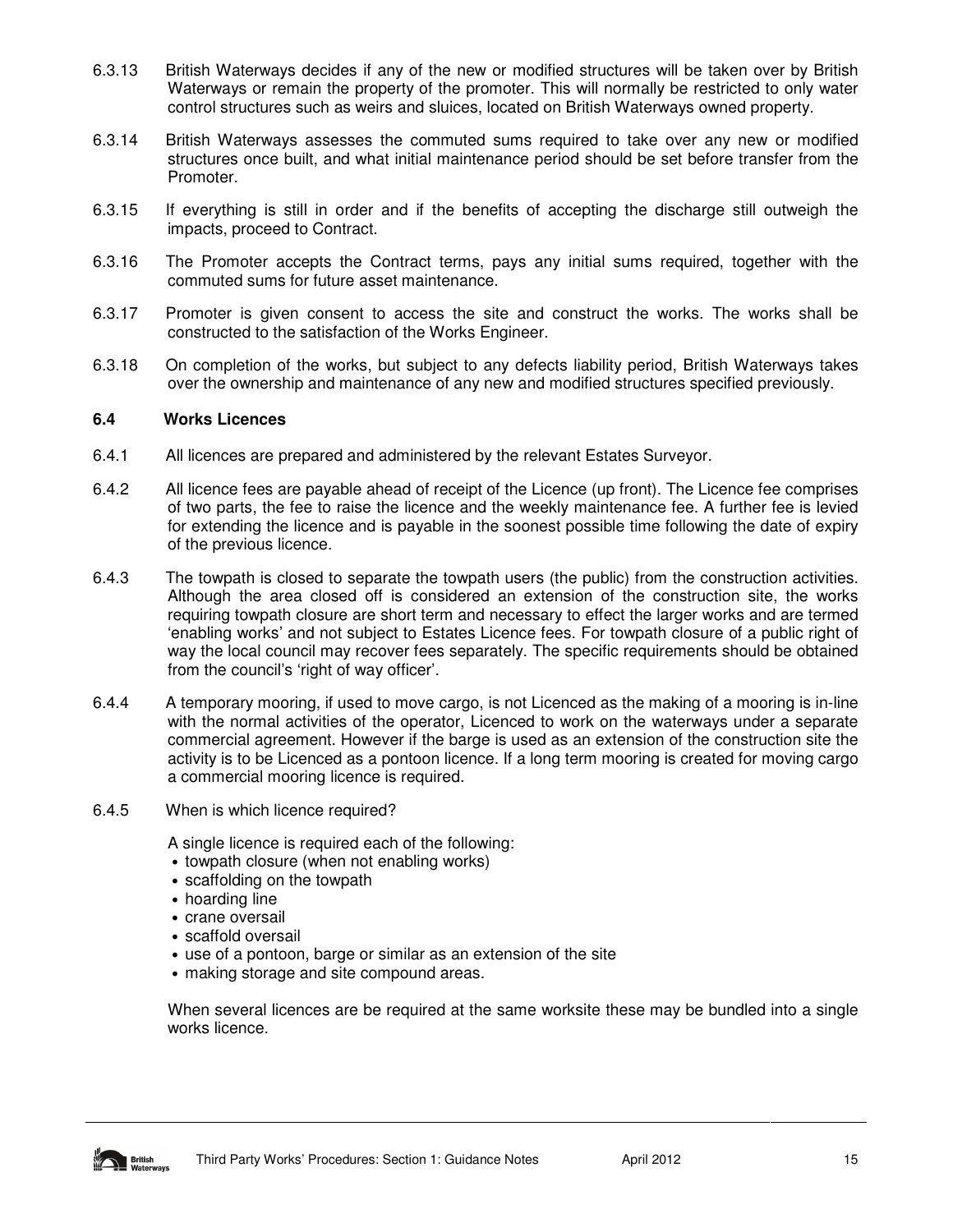#### 6.4.6 Towpath closure

The towpath may be closed for the purpose of extending the worksite or to separate towpath users from the work site. The entire width of the towpath over the length of the common property boundary with the construction site forms the work area. The canal is excluded from the work area. Access to the work area on the towpath is gained from the nearest point of normal access or from the construction site. The nearest access remains a shared access for the works and towpath users.

The towpath is closed at both the nearest points of access.

#### 6.4.7 Scaffolding on the towpath

A scaffold is erected on the towpath. The scaffold footprint may take up the entire width of the towpath over the length of the common property boundary with the construction site. No part of the scaffold may oversail the canal. For scaffold oversail of the canal an oversail Licence is required.

If a chute, platform or other similar element is extended from the scaffold in order to remove building rubble from the construction site and place it on a barge than that element forms part of the scaffold. Similarly if a lifting device connected to the scaffold is used to move cargo from a barge onto the construction site, that lifting device forms part of the scaffold.

As a general rule scaffolds are not placed in the canal or in a basin.

A scaffold may take several forms:

- It may be a 'solid' structure that requires closure and diversion of the towpath
- Towpath diversion may be either along a route of municipal roads or a pontoon walkway
- It may be placed to one side of the towpath allowing passage past it
- It may be a tunnel structure placed over the width of the towpath to allow passage though it.

If it is required to access the towpath for the purpose of installing the scaffold then towpath closure is not deemed an enabling work and a towpath Licence is required.

#### 6.4.8 Hoarding line

A hoarding line is any structure, typically a fence or solid hoarding of height such that it cannot be scaled and is for the purpose of separating the towpath users from the construction activities. A hoarding line placed on British Waterways' property has to be licensed. A hoarding line placed on the property boundary is not licensed.

If it is required to access the towpath for the purpose of installing the hoarding line then towpath closure is not deemed an enabling work and a towpath Licence is required.

There exists no access to the construction site from the towpath through the hoarding unless expressly agreed.

#### 6.4.9 Crane oversail

 Crane oversail, typically tower cranes, is the moving of a crane boom over the waterway. Mobile cranes, jibs, davits, hoists and the like are not considered cranes.

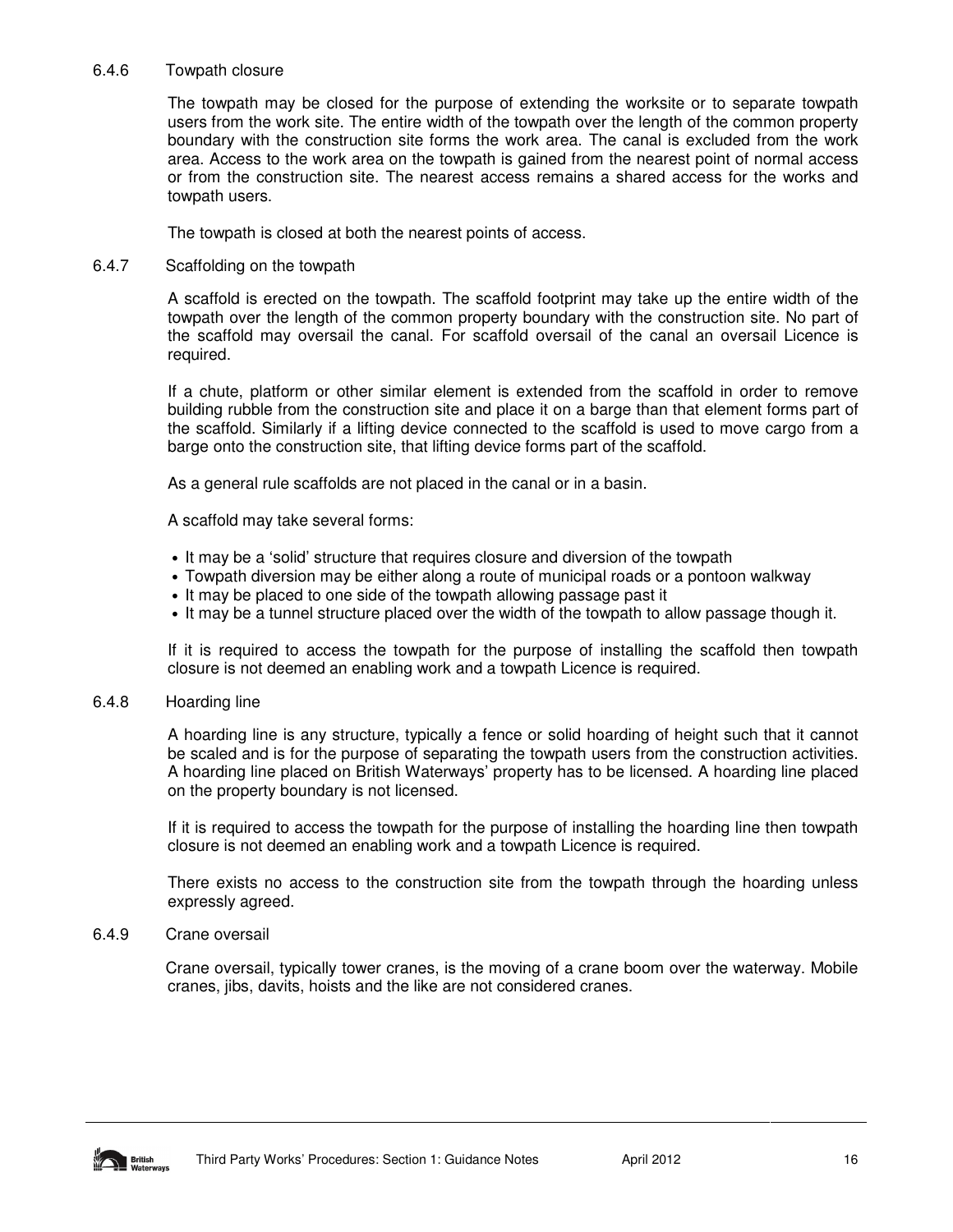#### 6.4.10 Scaffold oversail

A scaffold that is not footed on British Waterways' property but has a footprint that extends over the towpath and canal or both.

Examples

- Scaffold to a building face
- Demolition scaffolds
- Scaffold to the underside and sides of a road, rail and pedestrian bridges
- Scaffold surrounding an overhead utilities crossing
- Pontoon, barge or similar as an extension of the site

A craft that is used as an extension of the construction site requires a pontoon Licence. Transport barges and workboats that are used in the construction activities for their intended purpose are not subject to a pontoon Licence.

#### Examples

- Moored barge for housing site offices, welfare facilities, for storage, to collect and store building rubble, other similar
- A pontoon working platform
- A pontoon to make a footing for a scaffold
- Pontoon walkways
- Other similar floating structures

#### 6.4.11 Site compound Licences

The establishment and maintaining of temporary structures on an area of British Waterways' property for the purpose of making a contained construction site compound for the housing of offices, welfare facilities, workshops, material storage, vehicle parking and moving areas and other related activities.

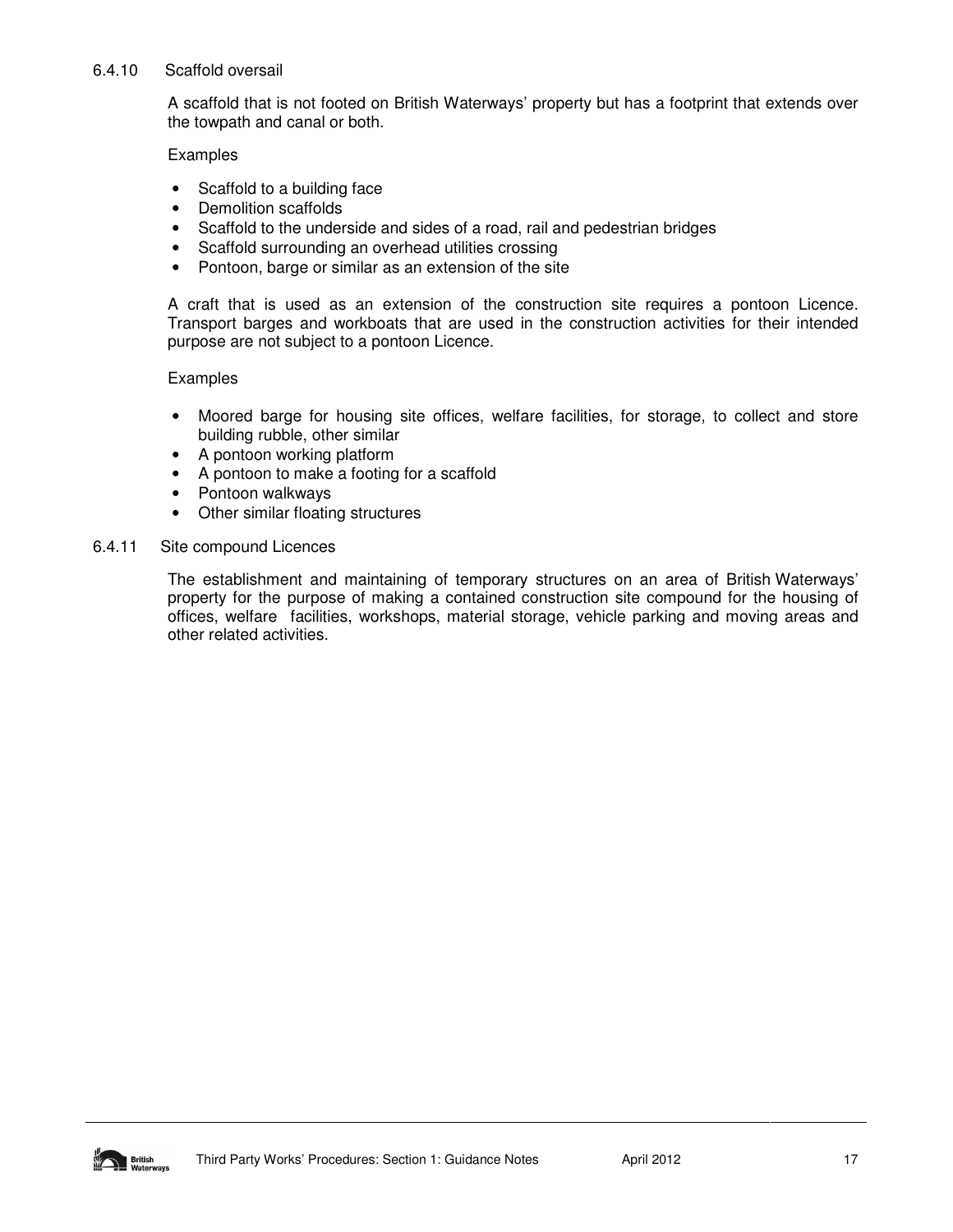### **7 FEES**

#### **7.1 Application Fee**

- 7.1.1 The Application Fee can be paid by any of the means listed further below. **The Application Fee is for the sum of £380+VAT**. The Application Fees quoted is subject to change and should be confirmed with the Works Engineer.
- 7.1.2 Proof of payment should be submitted to the Works Engineer responsible for the waterway on which the works are proposed to be undertaken. See Section 4: Documents Appendix 3 for the relevant contact details.
- 7.1.3 It may happen that a project is not taken through to completion by the Promoter. If the project is abandoned at some stage and then restarted after some time the Application Fee, being a onceoff fee, is not levied again even if the value of the Application Fee may have changed.
- 7.1.4 BY POST: Detach the payment slip from the invoice and enclose it with a cheque. Cheques are made payable to "British Waterways" with your customer number on the back. Send your payment to:

Cashiers, British Waterways, Shared Services Centre, Fearns Wharf, Neptune Street, Leeds, LS9 8PB

- 7.1.5 BY CREDIT CARD: Payment by Credit Card can be made at any British Waterways office, or by telephoning BW cashiers on 0113 200 5728. Please quote your invoice number and customer number when making a payment.
- 7.1.6 BY CASH: Payment by cash can be made at any British Waterways office where a receipt for payment can be issued. Please do not send cash through the post.
- 7.1.7 BY ELECTRONIC BANKING: For electronic payments contact your bank or building society as appropriate, and quote:

Sort Code 60-00-01 Account No. 36133310 Customer Number

- 7.1.8 Your customer number can be found on the upper left corner of your invoice, and must be quoted on all electronic payments. The customer number can also be obtained from the responsible Works Engineer.
- 7.1.9 For change of address and contact details, or for any queries in respect of payment of an invoice please contact the BW cashiers. Please quote your customer number in all enquiries. For queries on the invoice fee and breakdown contact the responsible Works Engineer.
- 7.1.10 LATE PAYMENT: Where no higher rate of interest is specified in any contract between you and British Waterways, it may charge interest at a rate of 8% above the Bank of England base rate on overdue amounts. British Waterways reserves the right to claim debt recovery costs. If the payment is not honoured by your bank, it may apply a handing charge of £20.00+VAT.

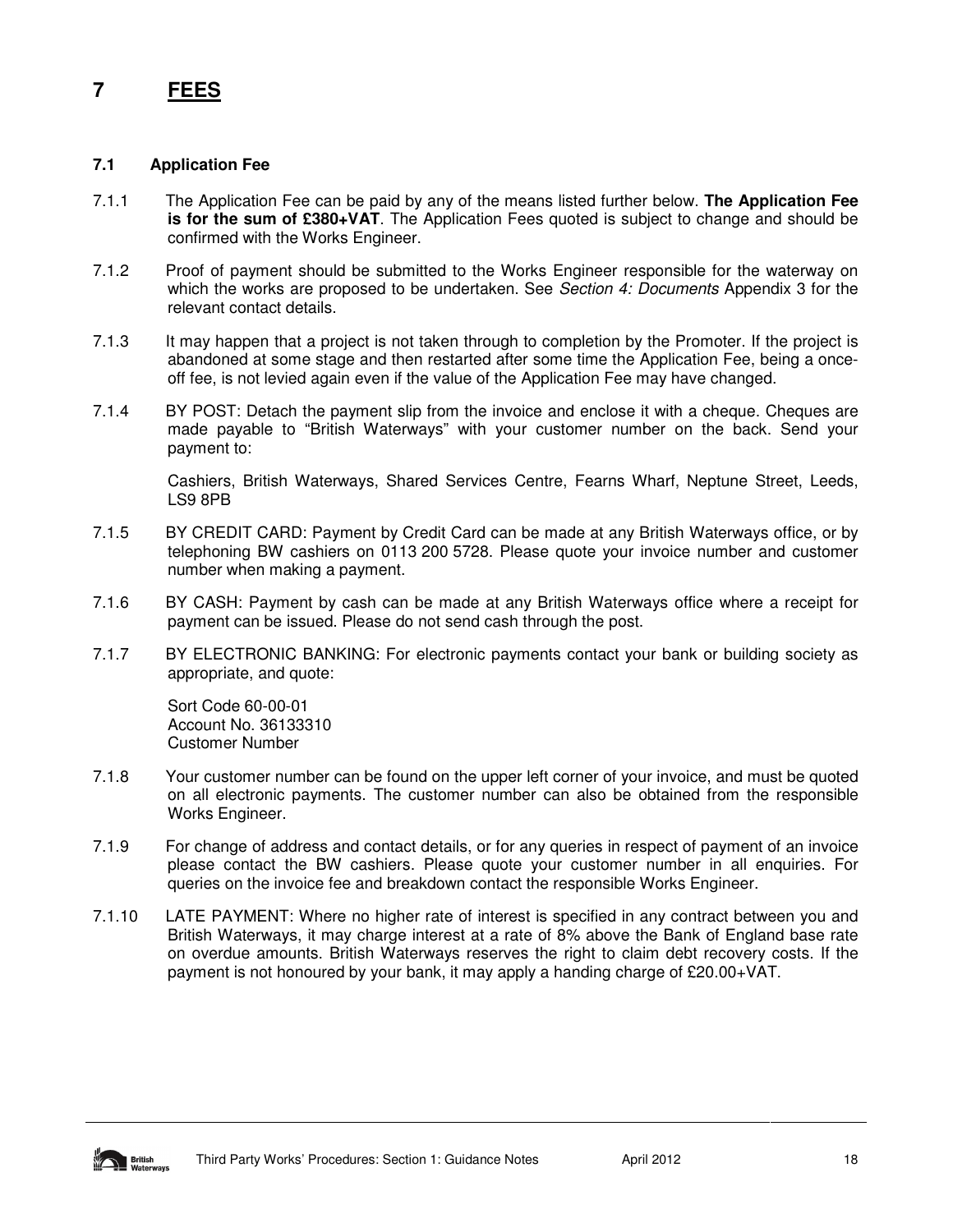### **7.2 Disbursement for time**

7.2.1 Time is dedicated to the *Environmental and Technical Review* of the proposed works. The cost of all time dedicated to the project by the Works Engineer and by British Waterways' staff and consultants in support of the Works Engineer is recovered whether this be at the project feasibility stage (may be an enquiry to British Waterways), tender stage, preliminary stage through all project stages to completion of the works and any matters arising post project completion.

#### **7.3 Recoverable engineering time includes the following:**

- All time dedicated to the *Environmental and Technical Review* of the method statement and supporting documentation
- Attending to correspondence, phone calls, letters, e-mails and all other similar
- British Waterways' administrative functions related to the project; amongst other, project research, internal review meetings, monthly reports, invoicing, interdepartmental liaison and other similar
- Site visits including travel time to and from the office. Travel delays are included in the travel time
- Consultancy fees for consultants to British Waterways are recoverable
- It may happen that a project is not taken through to completion by the Promoter. The project is abandoned at some stage and then restarted after some time. In this case the Promoter should simply approach the Works Engineer with a request to restart the project from where it was left off. Another Works Engineer may be assigned to the project. The time taken in researching the project is however recovered.
- 7.3.1 On invoicing a detailed account of the time spent on the project is provided. British Waterways reserves the right to invoice upon a monthly basis where accrued costs exceed £500.

#### **7.4 Environmental and Technical Review fees**

The fees quoted below are subject to change and amendments are published in the current edition of the Section 2: Code of Practice.

British Waterways will invoice as per the following scales. However, should consultancy, specialist or complex operational services be needed, such services will be charged at cost (without mark-up).

| Operational &<br>Administrative | £55.00 per hour  | With London<br>Weighting | £65.00 per hour  |
|---------------------------------|------------------|--------------------------|------------------|
| Technical &<br>Supervisory      | £95.00 per hour  |                          | £114.00 per hour |
| Professional &<br>Management    | £120.00 per hour |                          | £138.00 per hour |
| Senior<br>Management            | £175.00 per hour |                          | £190.00 per hour |

### **7.5 Cost Undertaking**

7.5.1 A Cost Undertaking guarantees that British Waterways will receive payment for time dedicated to the project. The value of the cost undertaking is also a cap on time that can be spent on the Environmental and Technical Review. In order to prepare the initial cost undertaking allow for 15 hours of engineering time. The value of the initial Cost Undertaking is specified for the hourly rate

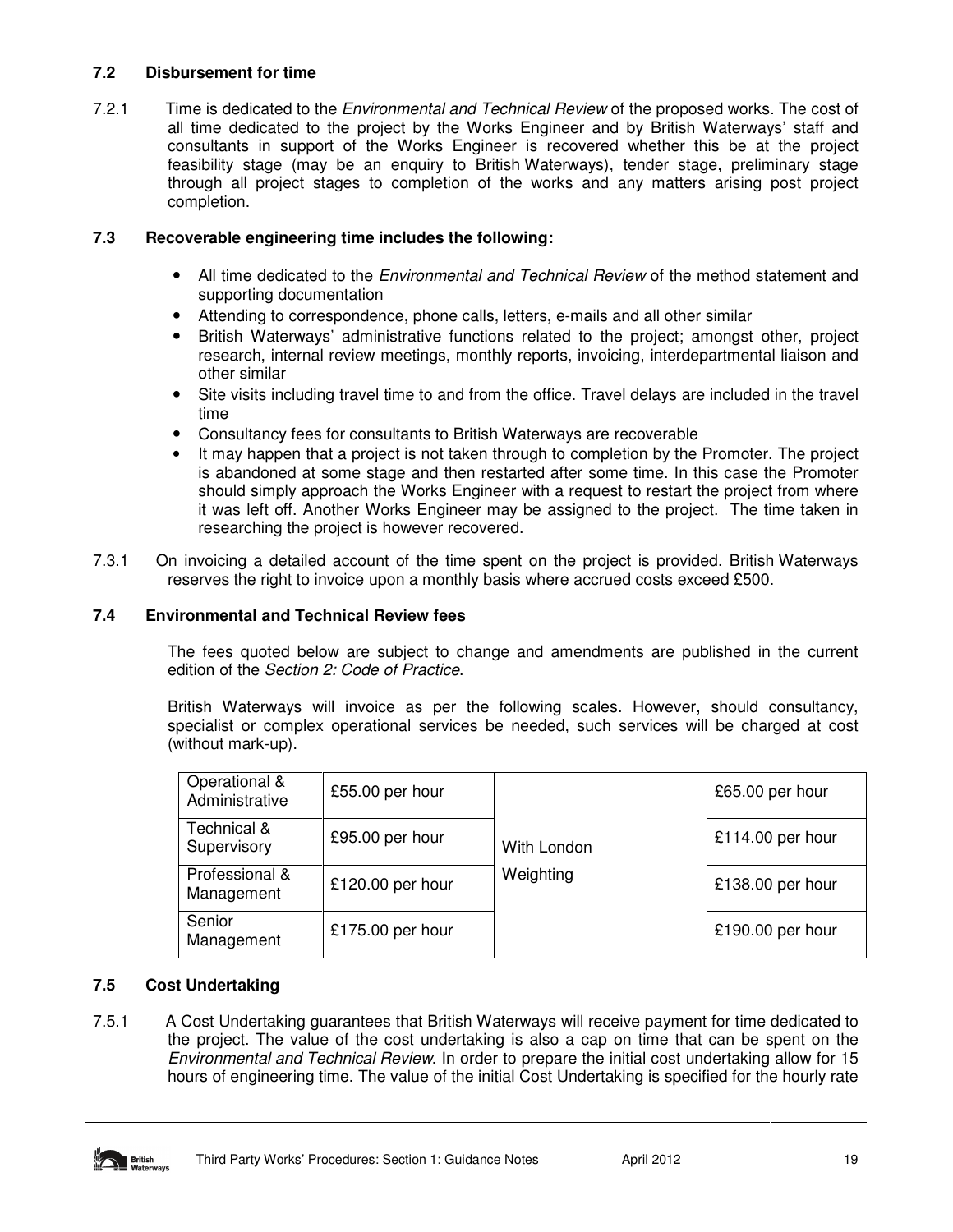for Professional & Management time including London weighting although the location of the works may not fall within the greater London waterways.

Note: The cost undertaking is for a sum exclusive of VAT.

- 7.5.2 Should the 15 hours of engineering time not be sufficient to complete the Environmental and Technical Review the Works Engineer will inform the Promoter or the Promoter's Representative of the additional time required. A new Cost Undertaking should be provided to cover the additionally required time. No work is done on the project unless a guarantee of payment of fees is in place.
- 7.5.3 Should less than 15 hours, as per the initial cost undertaking, be spent for completing the Environmental and Technical Review only the actual time spent is invoiced.

#### **7.6 Schedule of Costs**

- 7.6.1 These rates are reviewed annually. British Waterways' costs arising from the Works proposals pre, post and during works, will be invoiced upon the following scales. However, should consultancy, specialist or complex operational services be needed, such services will be charged at cost.
- 7.6.2 British Waterways' Disbursements: Travelling, subsistence and other out-of-pocket expenses will be recharged at cost. Car mileage will be at 55p per mile.
- 7.6.3 Consultants' Costs: If it is reasonably necessary for British Waterways to retain consultant specialist advice, such services will be recharged to the Promoter at cost. The Promoter will be advised of such requirements by British Waterways in advance.
- 7.6.4 Abortive costs: British Waterways may, in some instances, incur costs in considering proposals which prove abortive. British Waterways' costs will still be invoiced as above.
- 7.6.5 Navigation Notices: For providing, issuing or amending a Restriction to Navigation or Stoppage Notice - £300.00 minimum.
- 7.6.6 Stoppage Charge: As below, unless otherwise defined in the Contract, correspondence, or separate Agreement
- 7.6.7 Third Party Costs: Any costs to third parties, be they customers of British Waterways or otherwise, which result from the works.
- 7.6.8 Loss of Water: For each megalitre of water, or part thereof, which in the estimation of the Works Engineer has been run to waste as a result of the Works (a figure determined to suit local circumstances) e.g. water obtained by pumping is more expensive than that from reservoirs plus any loss of fishing revenue and cost of fish rescue and dewatering, if applicable.
- 7.6.9 Works carried out by British Waterways: If, as a prerequisite or consequence of the Promoter's Works, British Waterways agrees to undertake any additional accommodation works, the cost of such will be fully recoverable.
- 7.6.10 A charge equal to the reasonable cost of British Waterways of any labour, plant and material consumed in dewatering and refilling any section of Waterway to accommodate the Works.
- 7.6.11 The Promoter is responsible for all charges levied by Highway Authorities in respect of footpath/bridleway closure or diversion, also any costs which British Waterways may incur in respect of towpath, property and property access modifications required by the Works.
- 7.6.12 British Waterways may also make a charge for the following works affecting BW or its customers

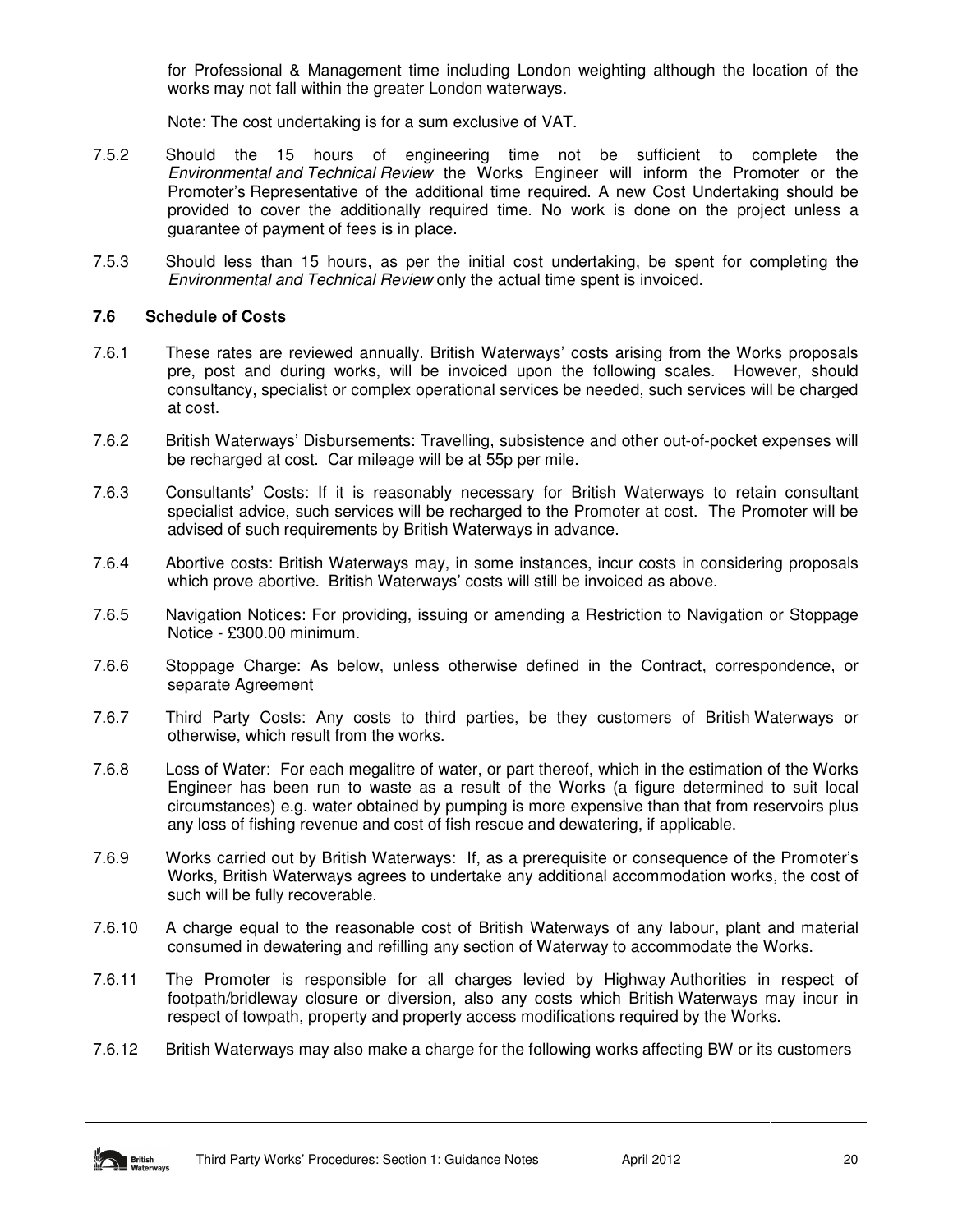- Scaffolding
- Temporary fencing
- Oversailing
- Wharfage
- Towing Path closures
- Other obstructions to the towpath or waterway

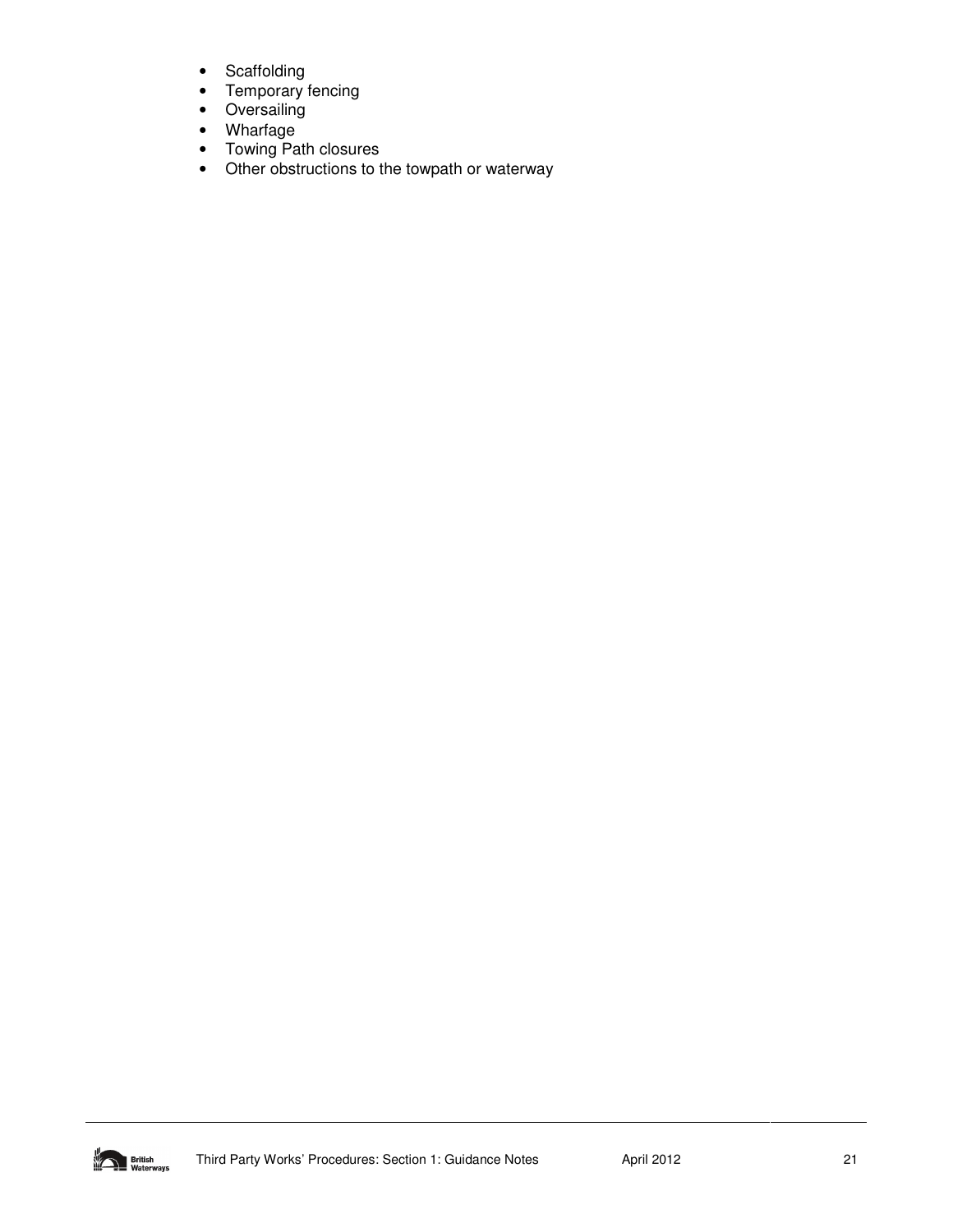## **8 THIRD PARTY WORKS: FLOW OF MONIES**

Below features an example of the flow of monies for time dedicated to a project. Amounts in this example do not include VAT. The fee used is for Professional & Management time with London weighting.